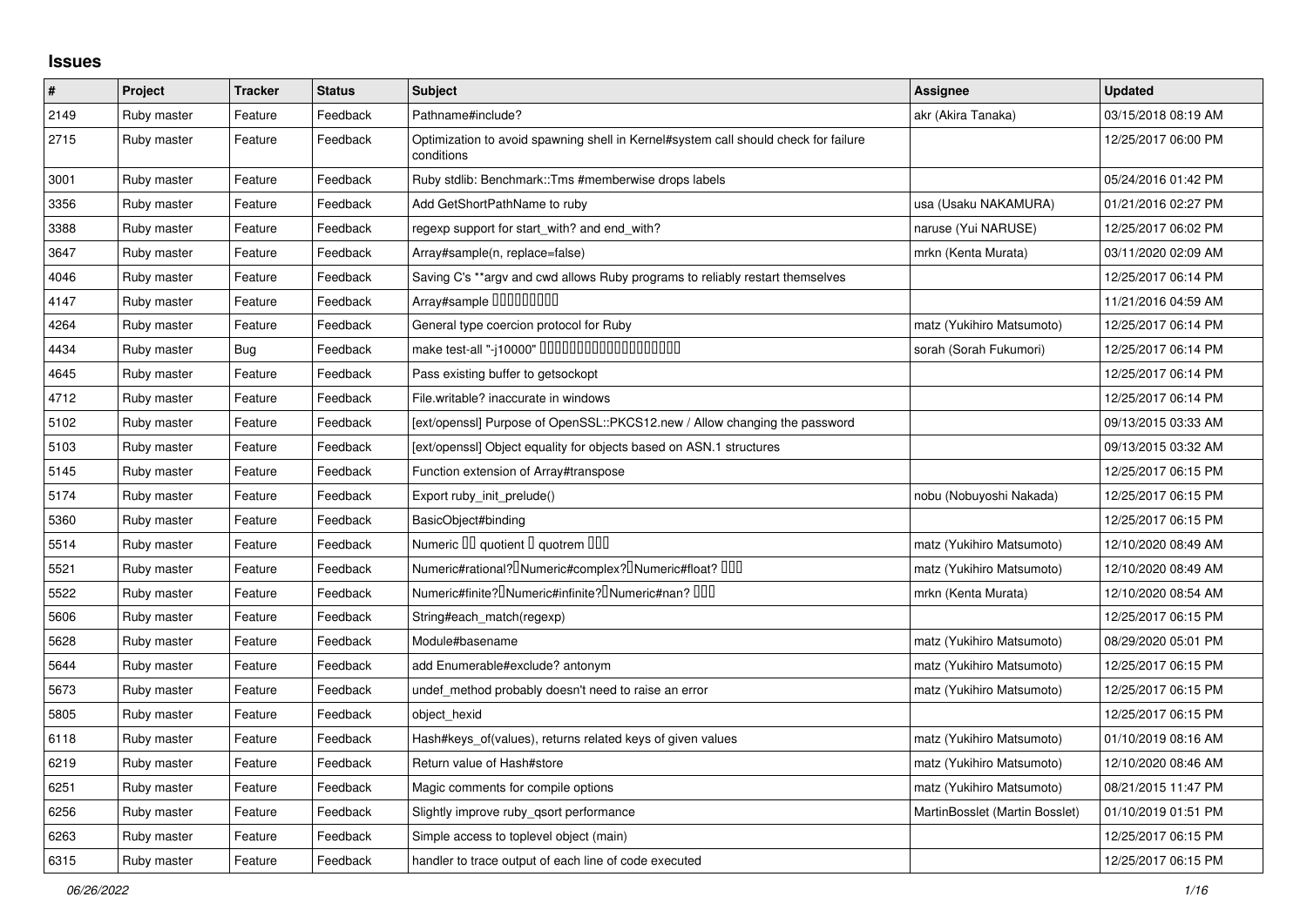| $\pmb{\#}$ | Project     | <b>Tracker</b> | <b>Status</b> | <b>Subject</b>                                                                                                                   | <b>Assignee</b>           | <b>Updated</b>      |
|------------|-------------|----------------|---------------|----------------------------------------------------------------------------------------------------------------------------------|---------------------------|---------------------|
| 6367       | Ruby master | Feature        | Feedback      | #same? for Enumerable                                                                                                            | matz (Yukihiro Matsumoto) | 12/25/2017 06:15 PM |
| 6399       | Ruby master | Feature        | Feedback      | IO.read ignores valid open args on Windows                                                                                       | usa (Usaku NAKAMURA)      | 12/25/2017 06:15 PM |
| 6442       | Ruby master | Feature        | Feedback      | <b>CRUDify Hash class</b>                                                                                                        | trans (Thomas Sawyer)     | 12/25/2017 06:15 PM |
| 6444       | Ruby master | Feature        | Feedback      | alias for String#index                                                                                                           |                           | 12/25/2017 06:15 PM |
| 6478       | Ruby master | Feature        | Feedback      | BasicObject#_class_                                                                                                              | matz (Yukihiro Matsumoto) | 12/25/2017 06:15 PM |
| 6507       | Ruby master | Feature        | Feedback      | <b>File Literal</b>                                                                                                              |                           | 12/25/2017 06:15 PM |
| 6515       | Ruby master | Feature        | Feedback      | array.c: added method that verifies if an Array is part of another                                                               | matz (Yukihiro Matsumoto) | 12/25/2017 06:15 PM |
| 6602       | Ruby master | Feature        | Feedback      | Tail call optimization: enable by default?                                                                                       | ko1 (Koichi Sasada)       | 06/13/2020 01:31 AM |
| 6697       | Ruby master | Feature        | Feedback      | [PATCH] Add Kernel#Symbol conversion method like String(), Array() etc.                                                          | matz (Yukihiro Matsumoto) | 12/25/2017 06:15 PM |
| 6727       | Ruby master | Feature        | Feedback      | Add Array#rest (with implementation)                                                                                             | matz (Yukihiro Matsumoto) | 08/14/2019 08:51 AM |
| 6737       | Ruby master | Feature        | Feedback      | Add Hash#read and alias as #[].                                                                                                  |                           | 12/25/2017 06:15 PM |
| 6739       | Ruby master | Feature        | Feedback      | One-line rescue statement should support specifying an exception class                                                           | matz (Yukihiro Matsumoto) | 05/18/2016 12:42 AM |
| 6744       | Ruby master | Feature        | Feedback      | ruby unable to run system commands that require elevated privileges                                                              | usa (Usaku NAKAMURA)      | 12/25/2017 06:15 PM |
| 6792       | Ruby master | Feature        | Feedback      | request for easier system properties access                                                                                      |                           | 12/25/2017 06:15 PM |
| 6793       | Ruby master | Feature        | Feedback      | easier ability to "run as the currently running ruby"                                                                            |                           | 12/25/2017 06:15 PM |
| 6806       | Ruby master | Feature        | Feedback      | Support functional programming: forbid instance/class variables for<br>ModuleName::method_name, allow for ModuleName.method_name | matz (Yukihiro Matsumoto) | 12/10/2020 08:53 AM |
| 6808       | Ruby master | Feature        | Feedback      | Implicit index for enumerations                                                                                                  |                           | 12/25/2017 06:15 PM |
| 7114       | Ruby master | Feature        | Feedback      | New classes: `HumanTime::LocalTime`, `HumanTime::Duration`                                                                       |                           | 12/25/2017 06:15 PM |
| 7240       | Ruby master | Feature        | Feedback      | Inheritable #included/#extended Hooks For Modules                                                                                |                           | 12/25/2017 06:15 PM |
| 7511       | Ruby master | Feature        | Feedback      | short-circuiting logical implication operator                                                                                    | matz (Yukihiro Matsumoto) | 12/10/2020 08:55 AM |
| 7652       | Ruby master | Feature        | Feedback      | Add FreeMiNT support to Ruby                                                                                                     | nobu (Nobuyoshi Nakada)   | 12/25/2017 06:15 PM |
| 7796       | Ruby master | Feature        | Feedback      | Hash#keys should return a set                                                                                                    |                           | 12/10/2020 08:49 AM |
| 7939       | Ruby master | Feature        | Feedback      | Alternative curry function creation                                                                                              | matz (Yukihiro Matsumoto) | 12/25/2017 06:15 PM |
| 7986       | Ruby master | Feature        | Feedback      | Custom case statement comparison method                                                                                          |                           | 12/10/2020 08:50 AM |
| 8026       | Ruby master | Feature        | Feedback      | Need Module#prepended_modules                                                                                                    | matz (Yukihiro Matsumoto) | 01/16/2020 06:12 AM |
| 8027       | Ruby master | Feature        | Feedback      | add the possibility to raise an exception in #included, #extended, #prepended, #inherited<br>and break the calling feature       |                           | 06/02/2013 03:22 PM |
| 8062       | Ruby master | Feature        | Feedback      | Argument error stack trace to specify the 'called' method                                                                        |                           | 12/25/2017 06:15 PM |
| 8077       | Ruby master | Feature        | Feedback      | Returning Dir objects from C extensions                                                                                          |                           | 07/15/2019 10:48 PM |
| 8096       | Ruby master | Feature        | Feedback      | introduce Time.current_timestamp                                                                                                 | matz (Yukihiro Matsumoto) | 12/23/2021 11:40 PM |
| 8168       | Ruby master | Feature        | Feedback      | Feature request: support for (single) statement lambda syntax/definition                                                         | matz (Yukihiro Matsumoto) | 01/11/2014 11:36 AM |
| 8172       | Ruby master | Feature        | Feedback      | IndexError-returning counterparts to destructive Array methods                                                                   |                           | 12/30/2019 07:19 PM |
| 8258       | Ruby master | Feature        | Feedback      | Dir#escape_glob                                                                                                                  |                           | 12/23/2021 11:40 PM |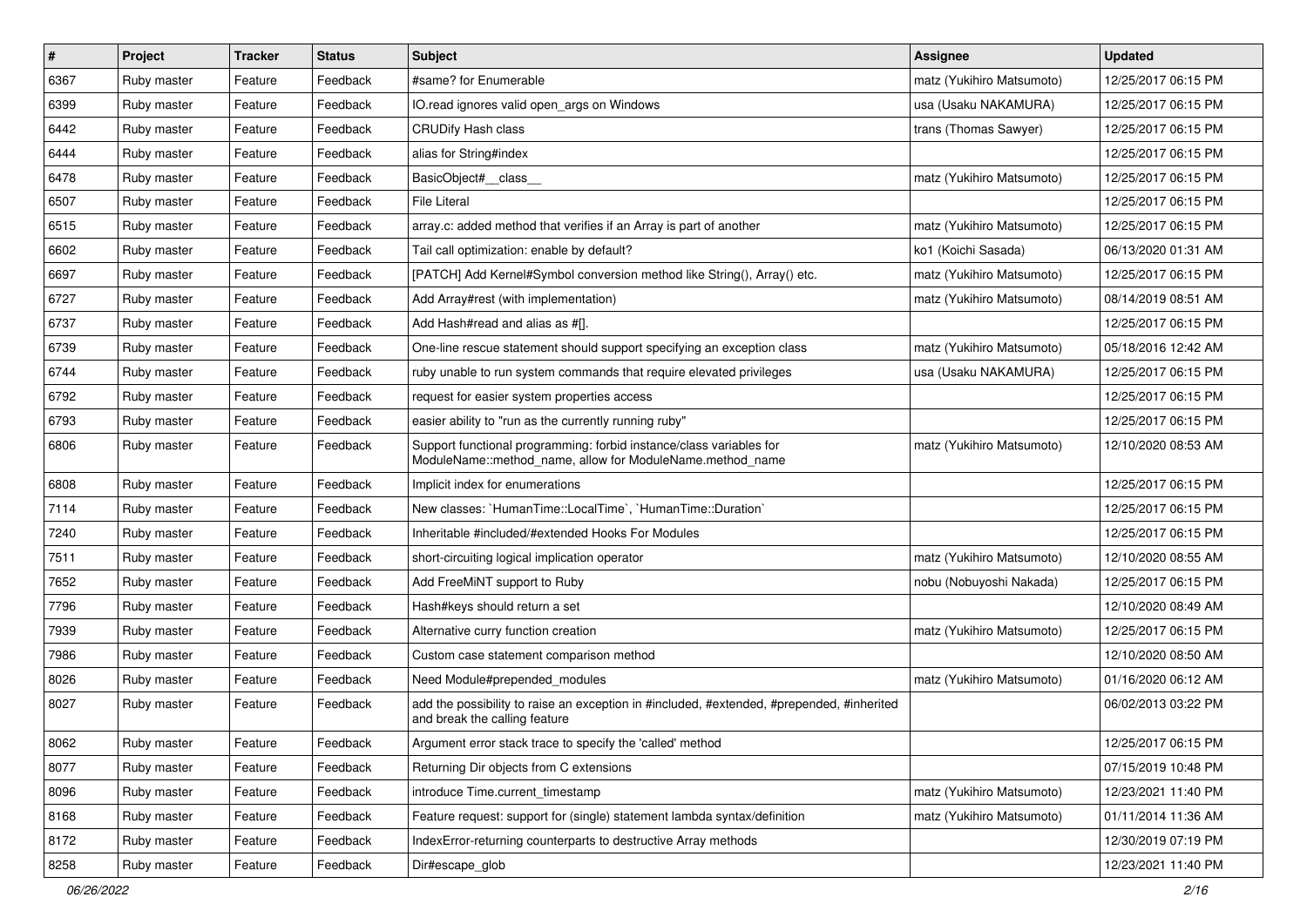| $\sharp$ | Project     | <b>Tracker</b> | <b>Status</b> | Subject                                                     | <b>Assignee</b>           | <b>Updated</b>      |
|----------|-------------|----------------|---------------|-------------------------------------------------------------|---------------------------|---------------------|
| 8269     | Ruby master | Feature        | Feedback      | stdlib: Add Find.each_file to accompany Find.find           |                           | 06/02/2013 03:53 PM |
| 8365     | Ruby master | Feature        | Feedback      | Make variables objects                                      | matz (Yukihiro Matsumoto) | 08/19/2016 07:21 PM |
| 8371     | Ruby master | Feature        | Feedback      | Make some enumerators mimic arrays                          | matz (Yukihiro Matsumoto) | 06/02/2013 04:11 PM |
| 8396     | Ruby master | Feature        | Feedback      | Allow easier destructuring of MatchData                     |                           | 06/02/2013 04:53 PM |
| 8421     | Ruby master | Feature        | Feedback      | add Enumerable#find_map and Enumerable#find_all_map         |                           | 11/29/2020 11:40 PM |
| 8422     | Ruby master | Feature        | Feedback      | add Enumerable#reverse_sort and Enumerable#reverse_sort_by  |                           | 06/14/2013 03:19 AM |
| 8515     | Ruby master | Feature        | Feedback      | don't allow irb to dump output for forever and ever         |                           | 08/15/2014 09:20 PM |
| 8520     | Ruby master | Feature        | Feedback      | Distinct to_s methods for Array, Hash                       | matz (Yukihiro Matsumoto) | 06/14/2013 12:37 AM |
| 8573     | Ruby master | Feature        | Feedback      | Add String#format method(not an alias of String#%)          |                           | 04/18/2018 09:59 AM |
| 8707     | Ruby master | Feature        | Feedback      | Hash#reverse_each                                           | matz (Yukihiro Matsumoto) | 01/05/2018 09:00 PM |
| 8725     | Ruby master | Feature        | Feedback      | Possibility to get a signal handler without changing it     | ko1 (Koichi Sasada)       | 12/25/2017 06:15 PM |
| 8765     | Ruby master | Feature        | Feedback      | Literal for symbol with interpolation                       |                           | 08/19/2013 10:20 PM |
| 8788     | Ruby master | Feature        | Feedback      | use eventfd on newer Linux instead of pipe for timer thread |                           | 12/25/2017 06:15 PM |
| 8811     | Ruby master | Feature        | Feedback      | Counterpart to `Hash#key?` for `Array`                      |                           | 09/04/2013 02:12 AM |
| 8833     | Ruby master | Feature        | Feedback      | [PATCH] IPAddr#pred                                         | knu (Akinori MUSHA)       | 10/21/2017 05:15 PM |
| 8863     | Ruby master | Feature        | Feedback      | New error class: UndefinedBehaviorError                     |                           | 01/11/2014 11:09 AM |
| 8912     | Ruby master | Feature        | Feedback      | Exception.raise                                             |                           | 09/16/2013 06:23 AM |
| 8973     | Ruby master | <b>Bug</b>     | Feedback      | Allow to configure archlibdir for multiarch                 | nobu (Nobuyoshi Nakada)   | 06/16/2022 08:22 AM |
| 8981     | Ruby master | Feature        | Feedback      | Suggestion for CreateProcess flags with rubyw on windows    | cruby-windows             | 01/05/2018 09:00 PM |
| 9064     | Ruby master | Feature        | Feedback      | Add support for packages, like in Java                      | matz (Yukihiro Matsumoto) | 07/29/2014 02:07 AM |
| 9076     | Ruby master | Feature        | Feedback      | New one-argument block syntax: &.                           |                           | 12/10/2020 08:53 AM |
| 9099     | Ruby master | Feature        | Feedback      | Train emoji lambda operator                                 |                           | 11/24/2013 01:48 AM |
| 9208     | Ruby master | <b>Bug</b>     | Feedback      | Win32 ANSI color no longer works since revision 43331       | nobu (Nobuyoshi Nakada)   | 06/17/2022 09:35 AM |
| 9414     | Ruby master | <b>Bug</b>     | Feedback      | strftime returns incorrectly encoded string                 | nobu (Nobuyoshi Nakada)   | 01/05/2018 09:00 PM |
| 9548     | Ruby master | Feature        | Feedback      | Module curry                                                |                           | 03/11/2014 02:00 PM |
| 9552     | Ruby master | Feature        | Feedback      | Module map!                                                 |                           | 03/09/2014 05:51 AM |
| 9602     | Ruby master | Feature        | Feedback      | Logic with `Enumerable#grep`                                | matz (Yukihiro Matsumoto) | 12/01/2019 05:23 PM |
| 9678     | Ruby master | Feature        | Feedback      | New heredoc syntax                                          |                           | 12/23/2021 11:40 PM |
| 9713     | Ruby master | Feature        | Feedback      | FILE return unexpected encoding - breaks Dir.glob           | cruby-windows             | 12/10/2020 09:13 AM |
| 9777     | Ruby master | Feature        | Feedback      | Feature Proposal: Proc#to_lambda                            |                           | 01/05/2018 09:00 PM |
| 9921     | Ruby master | <b>Bug</b>     | Feedback      | gmtime_r, win32.h, and <string></string>                    |                           | 06/10/2022 05:39 AM |
| 9960     | Ruby master | Feature        | Feedback      | Add support for GNU --long options                          |                           | 06/21/2014 02:06 AM |
| 9963     | Ruby master | Feature        | Feedback      | Symbol.count                                                |                           | 07/11/2014 06:50 AM |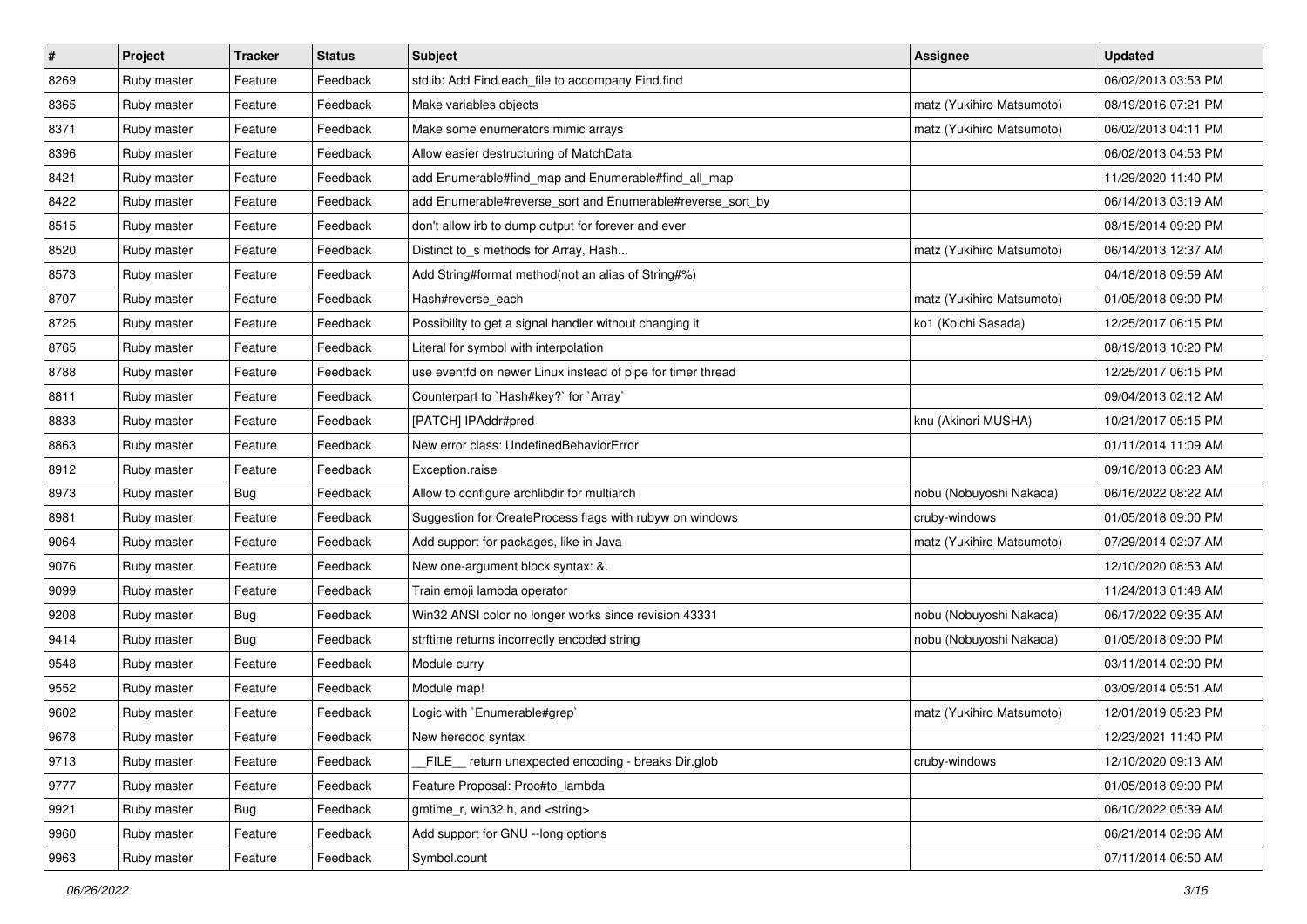| $\vert$ # | Project     | <b>Tracker</b> | <b>Status</b> | <b>Subject</b>                                                                                           | <b>Assignee</b>           | <b>Updated</b>      |
|-----------|-------------|----------------|---------------|----------------------------------------------------------------------------------------------------------|---------------------------|---------------------|
| 10018     | Ruby master | Feature        | Feedback      | Consider adding Sub-Includes as in include Foo::bar                                                      |                           | 07/10/2014 12:49 AM |
| 10040     | Ruby master | Feature        | Feedback      | '%d' and '%t' shorthands for 'Date.new(*args)' and 'Time.new(*args)'                                     |                           | 07/21/2014 03:42 AM |
| 10042     | Ruby master | Feature        | Feedback      | Deprecate postfix rescue syntax for removal in 3.0                                                       | matz (Yukihiro Matsumoto) | 12/10/2020 08:53 AM |
| 10047     | Ruby master | Feature        | Feedback      | Proposal for failesafe requires                                                                          |                           | 07/17/2014 10:35 PM |
| 10059     | Ruby master | Feature        | Feedback      | [PATCH and SUGGEST] 0000000000000000000000000000000                                                      |                           | 09/16/2014 11:54 AM |
| 10064     | Ruby master | Feature        | Feedback      | &:symbol in when clause                                                                                  | matz (Yukihiro Matsumoto) | 01/05/2018 09:01 PM |
| 10065     | Ruby master | Feature        | Feedback      | Make `gem env` command output valid YAML                                                                 | drbrain (Eric Hodel)      | 07/20/2014 10:54 PM |
| 10108     | Ruby master | Feature        | Feedback      | NameError#name and nested constants                                                                      |                           | 08/10/2014 04:37 AM |
| 10131     | Ruby master | Feature        | Feedback      | Greatest multiple of r not greater than x                                                                |                           | 08/14/2014 07:23 AM |
| 10211     | Ruby master | Feature        | Feedback      | Implement Signal.current_trap(sig)                                                                       |                           | 08/09/2015 01:00 PM |
| 10213     | Ruby master | Bug            | Feedback      | bundled gems ignored by make install                                                                     | hsbt (Hiroshi SHIBATA)    | 06/10/2022 09:55 AM |
| 10228     | Ruby master | Feature        | Feedback      | Statistics module                                                                                        |                           | 11/10/2014 11:01 PM |
| 10254     | Ruby master | Feature        | Feedback      | Array#each and Array#map for nested arrays                                                               |                           | 09/19/2014 07:38 PM |
| 10270     | Ruby master | Feature        | Feedback      | Hash#insert                                                                                              |                           | 09/21/2014 01:01 PM |
| 10351     | Ruby master | Feature        | Feedback      | [PATCH] prevent CVE-2014-6277                                                                            |                           | 01/05/2018 09:01 PM |
| 10355     | Ruby master | Feature        | Feedback      | Feature request: Module#prepended?(mod)                                                                  | matz (Yukihiro Matsumoto) | 01/05/2018 09:01 PM |
| 10356     | Ruby master | Feature        | Feedback      | [PATCH 2/2] Remove unused internal functions                                                             |                           | 10/10/2014 05:24 AM |
| 10381     | Ruby master | Feature        | Feedback      | Pathname#mkdir_p, Pathname#makedirs UUUU                                                                 | akr (Akira Tanaka)        | 10/15/2014 04:27 AM |
| 10394     | Ruby master | Feature        | Feedback      | An instance method on Enumerator that evaluates the block under with self being the<br>block variable.   |                           | 04/30/2019 11:58 AM |
| 10482     | Ruby master | Feature        | Feedback      | Allow ignored items to vary in `Enumerable#chunk`.                                                       |                           | 11/11/2014 10:08 AM |
| 10766     | Ruby master | Misc           | Feedback      | Build failed generating RDoc documentation                                                               |                           | 05/17/2016 06:37 AM |
| 10844     | Ruby master | Feature        | Feedback      | TracePoint API needs an event to inform about creating/removing a new frame without<br>calling something | ko1 (Koichi Sasada)       | 03/02/2015 06:38 PM |
| 10867     | Ruby master | Feature        | Feedback      | An ATOMIC_GET operation should be written and used.                                                      |                           | 07/23/2019 03:13 PM |
| 10930     | Ruby master | Feature        | Feedback      | Allow splat operator to work for string interpolation                                                    |                           | 12/05/2015 04:53 AM |
| 11087     | Ruby master | Feature        | Feedback      | Method to retrieve {local, global, instance} variables as a Hash                                         | matz (Yukihiro Matsumoto) | 06/12/2015 09:13 AM |
| 11098     | Ruby master | Feature        | Feedback      | Thread-level allocation counting                                                                         |                           | 10/09/2018 01:52 AM |
| 11139     | Ruby master | Feature        | Feedback      | [PATCH] socket: support accept `sock_nonblock: (true false)'                                             | akr (Akira Tanaka)        | 07/02/2015 01:30 AM |
| 11154     | Ruby master | Feature        | Feedback      | Postfix `!?` can use as the valid function identifier.                                                   |                           | 05/18/2015 04:49 PM |
| 11227     | Ruby master | Feature        | Feedback      | May it be possible to add some symbols to IO.new()?                                                      |                           | 06/06/2015 03:57 AM |
| 11300     | Ruby master | Feature        | Feedback      | [PATCH] Add String#bin for parity with #hex and #oct.                                                    |                           | 07/23/2019 06:11 PM |
| 11348     | Ruby master | Feature        | Feedback      | TracePoint API needs events for fiber's switching                                                        | ko1 (Koichi Sasada)       | 09/01/2015 09:12 AM |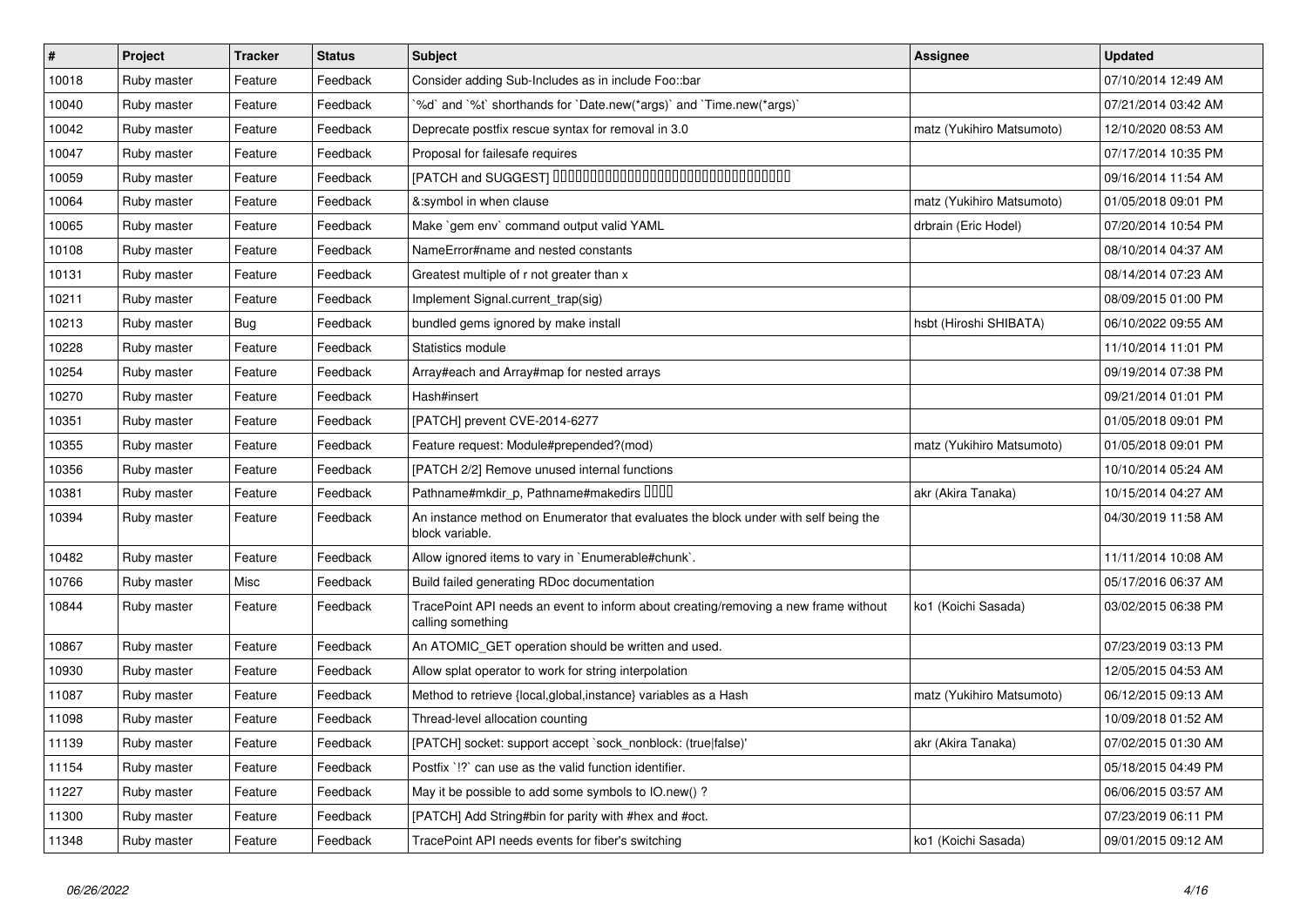| $\sharp$ | Project     | <b>Tracker</b> | <b>Status</b> | Subject                                                                                                               | Assignee                  | <b>Updated</b>      |
|----------|-------------|----------------|---------------|-----------------------------------------------------------------------------------------------------------------------|---------------------------|---------------------|
| 11410    | Ruby master | Bug            | Feedback      | Win32 Registry enumeration performs unnecessary string re-encoding which cause<br>UndefinedConversionError exceptions |                           | 08/13/2015 06:57 AM |
| 11484    | Ruby master | Feature        | Feedback      | add output offset for readpartial/read_nonblock/etc                                                                   | matz (Yukihiro Matsumoto) | 09/25/2017 07:28 AM |
| 11529    | Ruby master | Feature        | Feedback      | extensible % literal declarations                                                                                     |                           | 09/17/2015 05:57 PM |
| 11530    | Ruby master | Feature        | Feedback      | unicode planes                                                                                                        |                           | 09/21/2015 05:46 AM |
| 11538    | Ruby master | Feature        | Feedback      | ensure variable syntax                                                                                                |                           | 06/06/2018 10:21 AM |
| 11779    | Ruby master | <b>Bug</b>     | Feedback      | Module#using does not make sense as a method                                                                          | matz (Yukihiro Matsumoto) | 06/17/2021 09:58 AM |
| 11791    | Ruby master | Feature        | Feedback      | The literal quotes should accept more quote characters (aka more unicode characters)                                  |                           | 12/09/2015 12:45 AM |
| 11824    | Ruby master | Feature        | Feedback      | Add Enumerator#to_ary for added implicit behavior                                                                     |                           | 12/15/2015 09:48 PM |
| 11911    | Ruby master | Feature        | Feedback      | Immutable method definitions and/or static dispatch                                                                   |                           | 01/03/2016 07:04 AM |
| 11918    | Ruby master | Feature        | Feedback      | Make #finite? consistent with #nonzero?                                                                               |                           | 12/29/2015 03:28 PM |
| 11997    | Ruby master | Feature        | Feedback      | A method to read a file with interpolations                                                                           |                           | 03/17/2016 01:13 PM |
| 12042    | Ruby master | Feature        | Feedback      | A better interface that returns a list of local variables available where the exception is<br>raised                  |                           | 02/03/2016 05:10 AM |
| 12075    | Ruby master | Feature        | Feedback      | some container#nonempty?                                                                                              | matz (Yukihiro Matsumoto) | 10/07/2021 03:11 AM |
| 12133    | Ruby master | Feature        | Feedback      | Ability to exclude start when defining a range                                                                        |                           | 04/07/2021 06:49 AM |
| 12138    | Ruby master | Feature        | Feedback      | Support `Kernel#load_with_env(filename, cbase: SomeMod, cref: someMod, binding:<br>SomeMod) # => obj`                 |                           | 09/29/2016 11:44 PM |
| 12242    | Ruby master | Feature        | Feedback      | Is it worth adding collision probability of SecureRandom functions in RubyDoc?                                        |                           | 05/15/2016 07:56 AM |
| 12263    | Ruby master | Feature        | Feedback      | Feature request: &&. operator (shorthand for foo && foo.method)                                                       |                           | 05/22/2016 06:03 AM |
| 12304    | Ruby master | Feature        | Feedback      | String#split with a block                                                                                             |                           | 04/21/2016 12:29 AM |
| 12357    | Ruby master | Feature        | Feedback      | Random#initialize with a String                                                                                       |                           | 05/17/2016 05:20 PM |
| 12399    | Ruby master | Feature        | Feedback      | Restricted, safe version of `Kernel#eval`                                                                             |                           | 06/13/2017 12:24 AM |
| 12440    | Ruby master | Bug            | Feedback      | make test-all is not working on cygwin                                                                                | cruby-cygwin              | 05/19/2022 08:20 AM |
| 12459    | Ruby master | Feature        | Feedback      | Add type coercion option to ARGV getopts arguements.                                                                  |                           | 06/06/2016 08:37 AM |
| 12481    | Ruby master | Feature        | Feedback      | Add Array#view to allow opt-in copy-on-write sharing of Array contents                                                |                           | 07/19/2016 09:08 AM |
| 12607    | Ruby master | Feature        | Feedback      | Ruby needs an atomic integer                                                                                          | ko1 (Koichi Sasada)       | 01/29/2021 12:28 PM |
| 12698    | Ruby master | Feature        | Feedback      | Method to delete a substring by regex match                                                                           |                           | 04/25/2019 01:05 PM |
| 12715    | Ruby master | Feature        | Feedback      | Allow ruby hackers to omit having to specify class or module mandatory, if they know<br>exactly what they want to do  |                           | 11/25/2016 09:01 AM |
| 12719    | Ruby master | Feature        | Feedback      | Struct#merge' for partial updates                                                                                     |                           | 09/29/2021 09:16 PM |
| 12735    | Ruby master | Feature        | Feedback      | TCP Server documentation improvement                                                                                  | zzak (Zachary Scott)      | 03/01/2017 08:42 PM |
| 12744    | Ruby master | Feature        | Feedback      | Add str.reverse_each_char and str.reverse_chars                                                                       |                           | 09/16/2016 10:41 AM |
| 12745    | Ruby master | Feature        | Feedback      | String#(g)sub(!) should pass a MatchData to the block, not a String                                                   | matz (Yukihiro Matsumoto) | 11/03/2021 11:46 PM |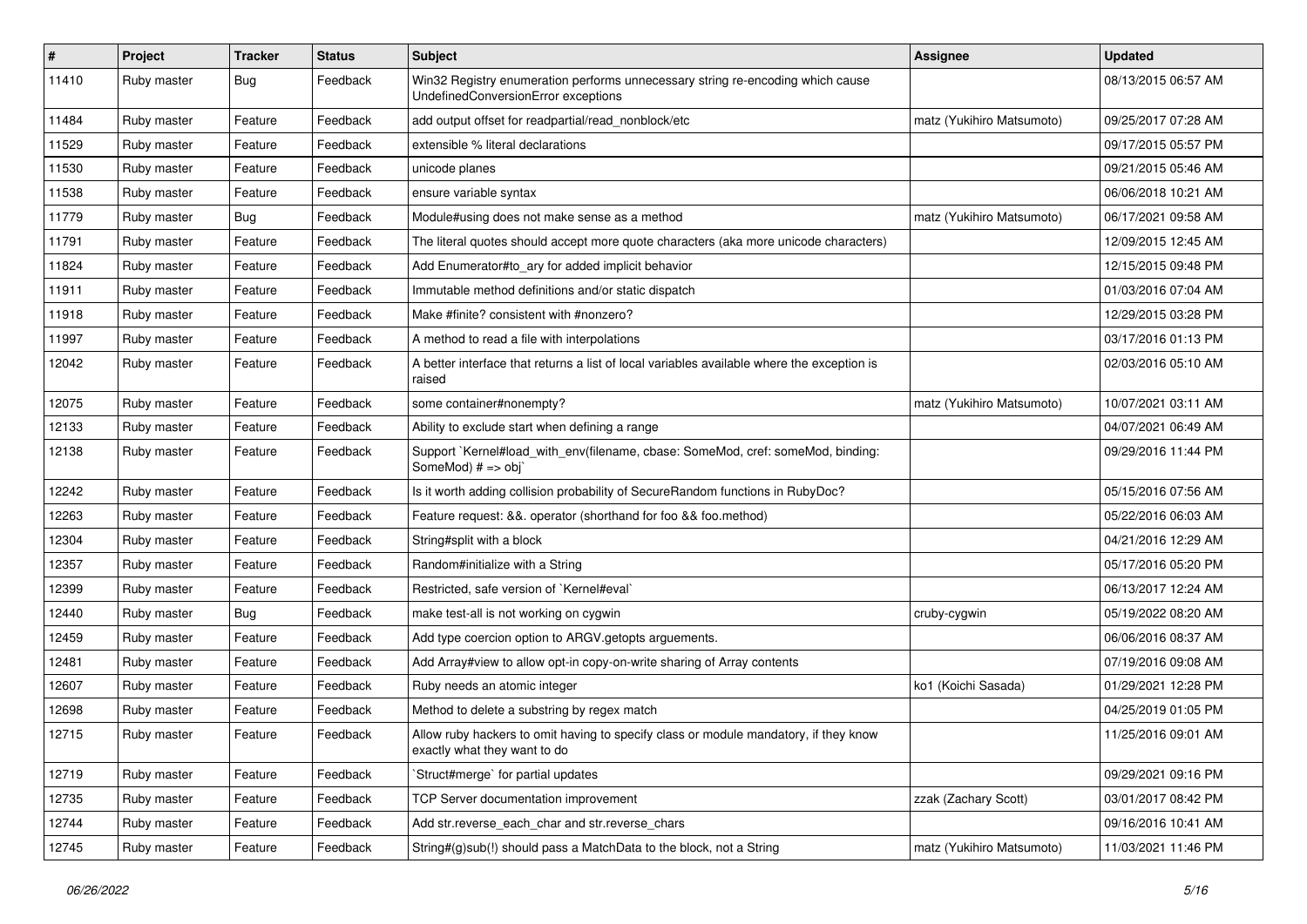| #     | Project     | <b>Tracker</b> | <b>Status</b> | Subject                                                                                                   | <b>Assignee</b>                     | <b>Updated</b>      |
|-------|-------------|----------------|---------------|-----------------------------------------------------------------------------------------------------------|-------------------------------------|---------------------|
| 12854 | Ruby master | Feature        | Feedback      | Proc#curry should return an instance of the class, not Proc                                               |                                     | 10/25/2017 09:59 PM |
| 12861 | Ruby master | Feature        | Feedback      | super in a block can be either lexically or dynamically scoped depending on how the<br>block is invoked   | matz (Yukihiro Matsumoto)           | 12/21/2016 05:20 PM |
| 12957 | Ruby master | Feature        | Feedback      | A more OO way to create lambda Procs                                                                      |                                     | 01/24/2017 08:43 PM |
| 12964 | Ruby master | Feature        | Feedback      | Add sub? and gsub? method to string class.                                                                |                                     | 11/22/2016 10:13 AM |
| 12982 | Ruby master | Feature        | Feedback      | ruby 2.3.1 got crash on macos                                                                             |                                     | 12/23/2021 11:40 PM |
| 13000 | Ruby master | Feature        | Feedback      | Implement Set#include? with Hash#include?                                                                 | knu (Akinori MUSHA)                 | 09/11/2020 08:18 PM |
| 13025 | Ruby master | Feature        | Feedback      | String equality operator does not perform implicit conversion                                             |                                     | 12/12/2016 07:18 AM |
| 13057 | Ruby master | Misc           | Feedback      | BasicObject#_send_ documentation contains references to #send                                             |                                     | 12/26/2016 09:49 PM |
| 13166 | Ruby master | Feature        | Feedback      | Feature Request: Byte Arrays for Ruby 3                                                                   |                                     | 03/31/2017 08:04 AM |
| 13207 | Ruby master | Feature        | Feedback      | Allow keyword local variable names like `class` or `for`                                                  |                                     | 02/13/2017 06:22 AM |
| 13220 | Ruby master | Bug            | Feedback      | Enhance support of Unicode strings manipulation                                                           |                                     | 06/14/2019 08:58 PM |
| 13257 | Ruby master | Feature        | Feedback      | Symbol#singleton_class should be undef                                                                    |                                     | 06/01/2020 09:41 PM |
| 13290 | Ruby master | Feature        | Feedback      | A method to use a hash like in a case construction                                                        |                                     | 03/13/2017 07:28 AM |
| 13303 | Ruby master | Feature        | Feedback      | String#any? as !String#empty?                                                                             | matz (Yukihiro Matsumoto)           | 02/23/2021 05:14 PM |
| 13332 | Ruby master | Feature        | Feedback      | Forwardable#def_instance_delegator nil                                                                    | nobu (Nobuyoshi Nakada)             | 09/25/2017 08:20 AM |
| 13559 | Ruby master | Feature        | Feedback      | Change implementation of Feature #6721                                                                    |                                     | 05/18/2017 12:31 PM |
| 13588 | Ruby master | Feature        | Feedback      | Add Encoding#min_char_size, #max_char_size, #minmax_char_size                                             |                                     | 05/29/2017 07:51 AM |
| 13613 | Ruby master | Feature        | Feedback      | Prefer that require/require_relative/load to tell us permission error if the target file is<br>unreadable |                                     | 09/25/2017 12:16 PM |
| 13677 | Ruby master | Feature        | Feedback      | Add more details to error "Name or service not known (SocketError)"                                       |                                     | 04/01/2019 09:12 AM |
| 13683 | Ruby master | Feature        | Feedback      | Add strict Enumerable#single                                                                              |                                     | 09/02/2021 05:52 PM |
| 13822 | Ruby master | Feature        | Feedback      | Time.dst_changes(t=Time.now.year)                                                                         |                                     | 12/13/2018 01:31 AM |
| 13923 | Ruby master | Feature        | Feedback      | Idiom to release resources safely, with less indentations                                                 |                                     | 09/26/2017 08:31 AM |
| 14105 | Ruby master | Feature        | Feedback      | Introduce xor as alias for Set#^                                                                          | knu (Akinori MUSHA)                 | 06/27/2018 10:56 AM |
| 14116 | Ruby master | Feature        | Feedback      | Add Matrix #exponentiate method as Matlab's exp                                                           | marcandre (Marc-Andre<br>Lafortune) | 11/20/2017 06:52 AM |
| 14390 | Ruby master | Feature        | Feedback      | UnboundMethod#to_proc                                                                                     |                                     | 05/18/2018 03:24 AM |
| 14417 | Ruby master | Feature        | Feedback      | String#sub / String#gsub 00000 Symbol 0 Hash000000000000                                                  |                                     | 02/04/2018 01:05 PM |
| 14434 | Ruby master | <b>Bug</b>     | Feedback      | IO#reopen fails after EPIPE                                                                               |                                     | 06/09/2022 05:33 AM |
| 14778 | Ruby master | Feature        | Feedback      | Make Object#dup accept a block                                                                            |                                     | 05/27/2018 07:52 AM |
| 14794 | Ruby master | Feature        | Feedback      | Primitive arrays (Ruby 3x3)                                                                               |                                     | 12/11/2021 02:07 PM |
| 14835 | Ruby master | Feature        | Feedback      | Support TracePoint#raised_exception on non-:raise events                                                  |                                     | 12/04/2021 06:49 AM |
| 14884 | Ruby master | Bug            | Feedback      | msys2 mingw32 'rake' has unexpected text at top of file                                                   |                                     | 07/04/2018 11:20 PM |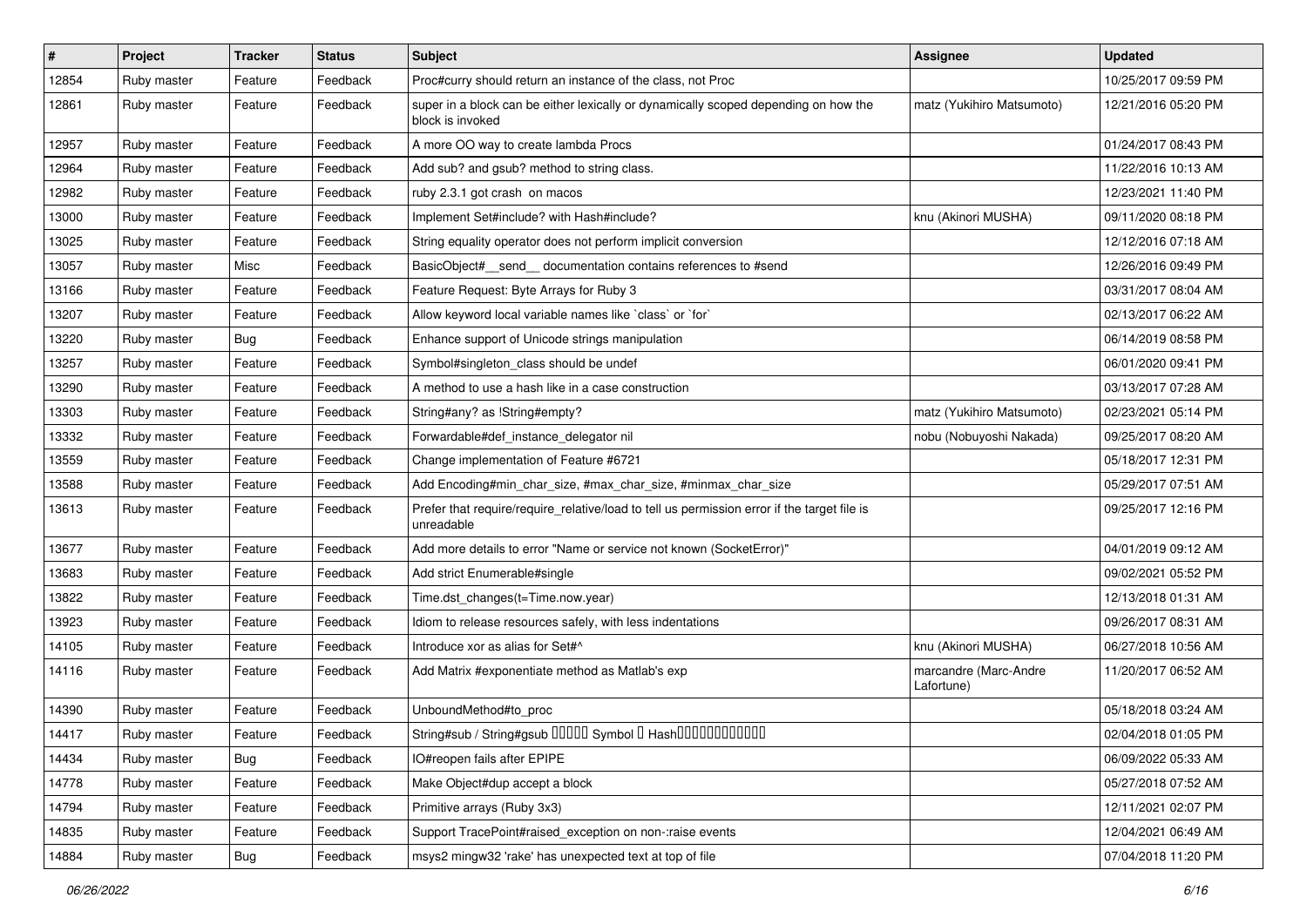| $\vert$ # | Project     | <b>Tracker</b> | <b>Status</b> | <b>Subject</b>                                                                                                                                                              | Assignee                  | <b>Updated</b>      |
|-----------|-------------|----------------|---------------|-----------------------------------------------------------------------------------------------------------------------------------------------------------------------------|---------------------------|---------------------|
| 15049     | Ruby master | Feature        | Feedback      | [Request] Easily access all keyword arguments within a method                                                                                                               |                           | 10/15/2018 05:36 PM |
| 15123     | Ruby master | Feature        | Feedback      | Enumerable#compact proposal                                                                                                                                                 | matz (Yukihiro Matsumoto) | 10/30/2019 07:30 PM |
| 15344     | Ruby master | Feature        | Feedback      | Being proactive about Ruby security                                                                                                                                         |                           | 12/23/2021 11:40 PM |
| 15425     | Ruby master | Feature        | Feedback      | Store MJIT header into Ruby versioned directory.                                                                                                                            | k0kubun (Takashi Kokubun) | 10/07/2021 11:03 PM |
| 15486     | Ruby master | Misc           | Feedback      | Default gems README.md                                                                                                                                                      | hsbt (Hiroshi SHIBATA)    | 03/11/2019 12:19 PM |
| 15606     | Ruby master | Feature        | Feedback      | Precedence of -@ and +@                                                                                                                                                     |                           | 02/16/2019 06:02 AM |
| 15612     | Ruby master | Feature        | Feedback      | A construct to restrict the scope of local variables                                                                                                                        |                           | 02/20/2019 01:55 AM |
| 15632     | Ruby master | Feature        | Feedback      | Dynamic method references                                                                                                                                                   |                           | 03/18/2019 08:24 PM |
| 15722     | Ruby master | Feature        | Feedback      | `Kernel#case?`                                                                                                                                                              |                           | 02/29/2020 07:25 AM |
| 15723     | Ruby master | Misc           | Feedback      | Reconsider numbered parameters                                                                                                                                              | matz (Yukihiro Matsumoto) | 10/03/2019 07:16 PM |
| 15752     | Ruby master | Feature        | Feedback      | A dedicated module for experimental features                                                                                                                                |                           | 03/17/2021 04:38 AM |
| 15771     | Ruby master | Feature        | Feedback      | Add `String#split` option to set `split_type string` with a single space separator                                                                                          |                           | 05/27/2020 09:19 PM |
| 15787     | Ruby master | <b>Bug</b>     | Feedback      | LoadError by EPERM on read-only volume                                                                                                                                      |                           | 12/29/2019 06:46 AM |
| 15905     | Ruby master | Misc           | Feedback      | [Documentation] [Request for the wiki at<br>https://bugs.ruby-lang.org/projects/ruby-trunk/wiki] - Consider adding more information to<br>statically compiled ruby variants |                           | 06/06/2019 03:07 PM |
| 16013     | Ruby master | Misc           | Feedback      | Bundler                                                                                                                                                                     | hsbt (Hiroshi SHIBATA)    | 10/17/2019 05:20 PM |
| 16017     | Ruby master | Feature        | Feedback      | <b>String and Array Slices</b>                                                                                                                                              |                           | 07/24/2019 07:28 AM |
| 16021     | Ruby master | Feature        | Feedback      | floor/ceil/round/truncate should accept a :step argument                                                                                                                    |                           | 09/19/2019 03:20 PM |
| 16122     | Ruby master | Feature        | Feedback      | Struct::Value: simple immutable value object                                                                                                                                |                           | 02/12/2022 09:54 PM |
| 16143     | Ruby master | <b>Bug</b>     | Feedback      | BOM UTF-8 is not removed after rewind                                                                                                                                       |                           | 06/09/2022 06:51 AM |
| 16428     | Ruby master | Feature        | Feedback      | Add Array#uniq?, Enumerable#uniq?                                                                                                                                           |                           | 08/14/2021 06:12 AM |
| 16699     | Ruby master | Feature        | Feedback      | Silence/ignore particular warnings from some parts of the code (in a .rb file)                                                                                              |                           | 03/20/2020 09:24 PM |
| 16848     | Ruby master | Feature        | Feedback      | Allow callables in \$LOAD_PATH                                                                                                                                              |                           | 06/26/2020 02:15 PM |
| 16851     | Ruby master | Feature        | Feedback      | Ruby hashing algorithm could be improved using Tabulation Hashing                                                                                                           |                           | 10/22/2020 09:18 AM |
| 16953     | Ruby master | Bug            | Feedback      | Windows bash bin files removed in master                                                                                                                                    |                           | 10/15/2021 01:57 AM |
| 16962     | Ruby master | Feature        | Feedback      | Make IO.for_fd autoclose option default to false                                                                                                                            |                           | 06/17/2021 06:54 AM |
| 16994     | Ruby master | Feature        | Feedback      | Sets: shorthand for frozen sets of symbols / strings                                                                                                                        |                           | 09/25/2020 08:15 PM |
| 17008     | Ruby master | <b>Bug</b>     | Feedback      | JIT enabled on Windows can cause constant conhost pop-ups                                                                                                                   | k0kubun (Takashi Kokubun) | 07/03/2020 08:29 PM |
| 17132     | Ruby master | <b>Bug</b>     | Feedback      | vcs.rb doesn't detect git submodules as vcs                                                                                                                                 |                           | 08/31/2020 11:31 AM |
| 17147     | Ruby master | Feature        | Feedback      | New method to get frozen strings from String objects                                                                                                                        |                           | 09/07/2020 01:41 AM |
| 17170     | Ruby master | Feature        | Feedback      | Numeric.zero, Numeric.one                                                                                                                                                   |                           | 09/16/2020 01:36 AM |
| 17265     | Ruby master | Feature        | Feedback      | Add `Bool` module                                                                                                                                                           | matz (Yukihiro Matsumoto) | 10/26/2020 09:44 AM |
| 17278     | Ruby master | Feature        | Feedback      | On-demand sharing of constants for Ractor                                                                                                                                   |                           | 02/01/2021 04:24 PM |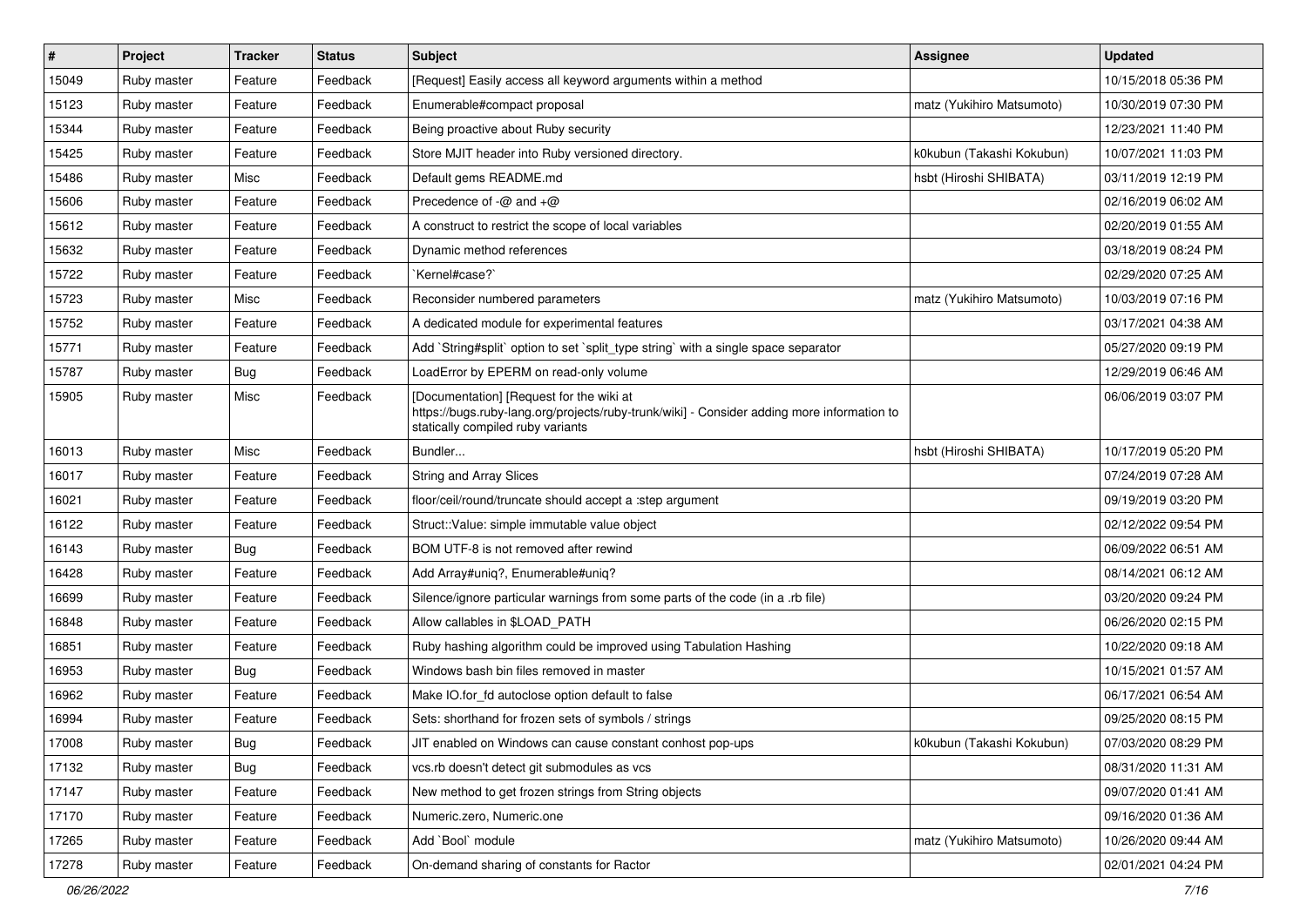| $\sharp$ | <b>Project</b> | <b>Tracker</b> | <b>Status</b> | Subject                                                                                                                | Assignee                       | <b>Updated</b>      |
|----------|----------------|----------------|---------------|------------------------------------------------------------------------------------------------------------------------|--------------------------------|---------------------|
| 17342    | Ruby master    | Feature        | Feedback      | Hash#fetch_set                                                                                                         |                                | 12/17/2020 05:28 AM |
| 17384    | Ruby master    | Feature        | Feedback      | shorthand of Hash#merge                                                                                                |                                | 12/10/2020 06:14 AM |
| 17520    | Ruby master    | Feature        | Feedback      | Allow symbols starting with number, e.g. : 2_weeks                                                                     |                                | 02/09/2021 10:36 PM |
| 17598    | Ruby master    | Feature        | Feedback      | $0000000000000010$                                                                                                     |                                | 02/03/2021 01:13 AM |
| 17656    | Ruby master    | <b>Bug</b>     | Feedback      | Improper functions shown in C level backtrace information                                                              |                                | 06/09/2022 08:40 AM |
| 17685    | Ruby master    | Feature        | Feedback      | Marshal format for out of band buffer objects                                                                          |                                | 03/24/2021 07:39 AM |
| 17721    | Ruby master    | Feature        | Feedback      | Proc.new should be able to contruct a lambda                                                                           |                                | 12/03/2021 11:52 AM |
| 17765    | Ruby master    | Bug            | Feedback      | Segmentation fault when calling String#gsub                                                                            |                                | 12/02/2021 06:57 PM |
| 17992    | Ruby master    | Feature        | Feedback      | Upstreaming the htmlentities gem into CGI#.(un)escape_html                                                             |                                | 06/30/2021 02:26 PM |
| 18042    | Ruby master    | Feature        | Feedback      | YARV code optimization                                                                                                 |                                | 07/27/2021 09:11 PM |
| 18047    | Ruby master    | Feature        | Feedback      | TracePoint: Add event type for constant access                                                                         |                                | 12/02/2021 08:35 PM |
| 18049    | Ruby master    | <b>Bug</b>     | Feedback      | Cannot build ruby-3.0.2 on NetBSD                                                                                      |                                | 08/01/2021 12:36 AM |
| 18081    | Ruby master    | <b>Bug</b>     | Feedback      | addr2line.c: Wrong section for `DW_AT_ranges`                                                                          |                                | 06/09/2022 09:19 AM |
| 18121    | Ruby master    | <b>Bug</b>     | Feedback      | addr2line.c: Endianness                                                                                                |                                | 06/09/2022 09:13 AM |
| 18123    | Ruby master    | Bug            | Feedback      | addr2line.c: Define `SHF_COMPRESSED`                                                                                   |                                | 06/09/2022 09:11 AM |
| 18280    | Ruby master    | Feature        | Feedback      | Allow rb utf8 str new cstr(NULL)                                                                                       |                                | 11/11/2021 10:28 AM |
| 18336    | Ruby master    | Feature        | Feedback      | How to deal with Trojan Source vulnerability                                                                           |                                | 11/23/2021 08:39 PM |
| 18430    | Ruby master    | <b>Bug</b>     | Feedback      | Raspberry Pi 3.0.3 Compile Issue                                                                                       |                                | 12/28/2021 12:46 AM |
| 18607    | Ruby master    | <b>Bug</b>     | Feedback      | Ruby 2.7.5 fails to configure on macOS Monterey on mac with M1 Pro                                                     |                                | 03/04/2022 01:08 PM |
| 18613    | Ruby master    | Bug            | Feedback      | Voluntary wanted: Some signal-related tests fail on FreeBSD 13                                                         | knu (Akinori MUSHA)            | 05/30/2022 01:43 AM |
| 18648    | Ruby master    | Feature        | Feedback      | ruby2_keywords and  name arguments with impossible names                                                               |                                | 03/18/2022 06:25 PM |
| 18691    | Ruby master    | Misc           | Feedback      | An option to run `make rbconfig.rb` in a different directory                                                           |                                | 06/16/2022 04:59 PM |
| 18750    | Ruby master    | <b>Bug</b>     | Feedback      | Segmentation fault on SIGINT when waiting in TracePoint handler                                                        |                                | 04/29/2022 10:47 AM |
| 18785    | Ruby master    | <b>Bug</b>     | Feedback      | RbConfig::MAKEFILE_CONFIG["warnflags"] contains "-Wno-cast-function-type" which is<br>not compatible with clang 13.0.0 |                                | 05/25/2022 06:39 PM |
| 18811    | Ruby master    | <b>Bug</b>     | Feedback      | PTY I/O not working on AIX 7.x                                                                                         | kanemoto (Yutaka Kanemoto)     | 06/07/2022 07:18 AM |
| 18834    | Ruby master    | Misc           | Feedback      | Significant change in loop speeds (regressing using while loop on ARM chips)                                           |                                | 06/23/2022 03:30 PM |
| 18876    | Ruby master    | Bug            | Feedback      | OpenSSL is not available with `--with-openssl-dir`                                                                     |                                | 06/24/2022 03:31 AM |
| 595      | Ruby master    | Bug            | Assigned      | Fiber ignores ensure clause                                                                                            | ioquatix (Samuel Williams)     | 12/29/2019 10:37 AM |
| 1644     | Ruby master    | Feature        | Assigned      | recv on inherited socket wrapped in TCPSocket does not read data, on Windows                                           | cruby-windows                  | 12/10/2020 08:45 AM |
| 2294     | Ruby master    | Feature        | Assigned      | [PATCH] ruby_bind_stack() to embed Ruby in coroutine                                                                   | ko1 (Koichi Sasada)            | 01/05/2018 09:00 PM |
| 2324     | Ruby master    | Feature        | Assigned      | Dir instance methods for relative path                                                                                 | nobu (Nobuyoshi Nakada)        | 12/25/2017 05:58 PM |
| 2631     | Ruby master    | Feature        | Assigned      | Allow IO#reopen to take a block                                                                                        | Glass_saga (Masaki Matsushita) | 05/24/2018 01:22 PM |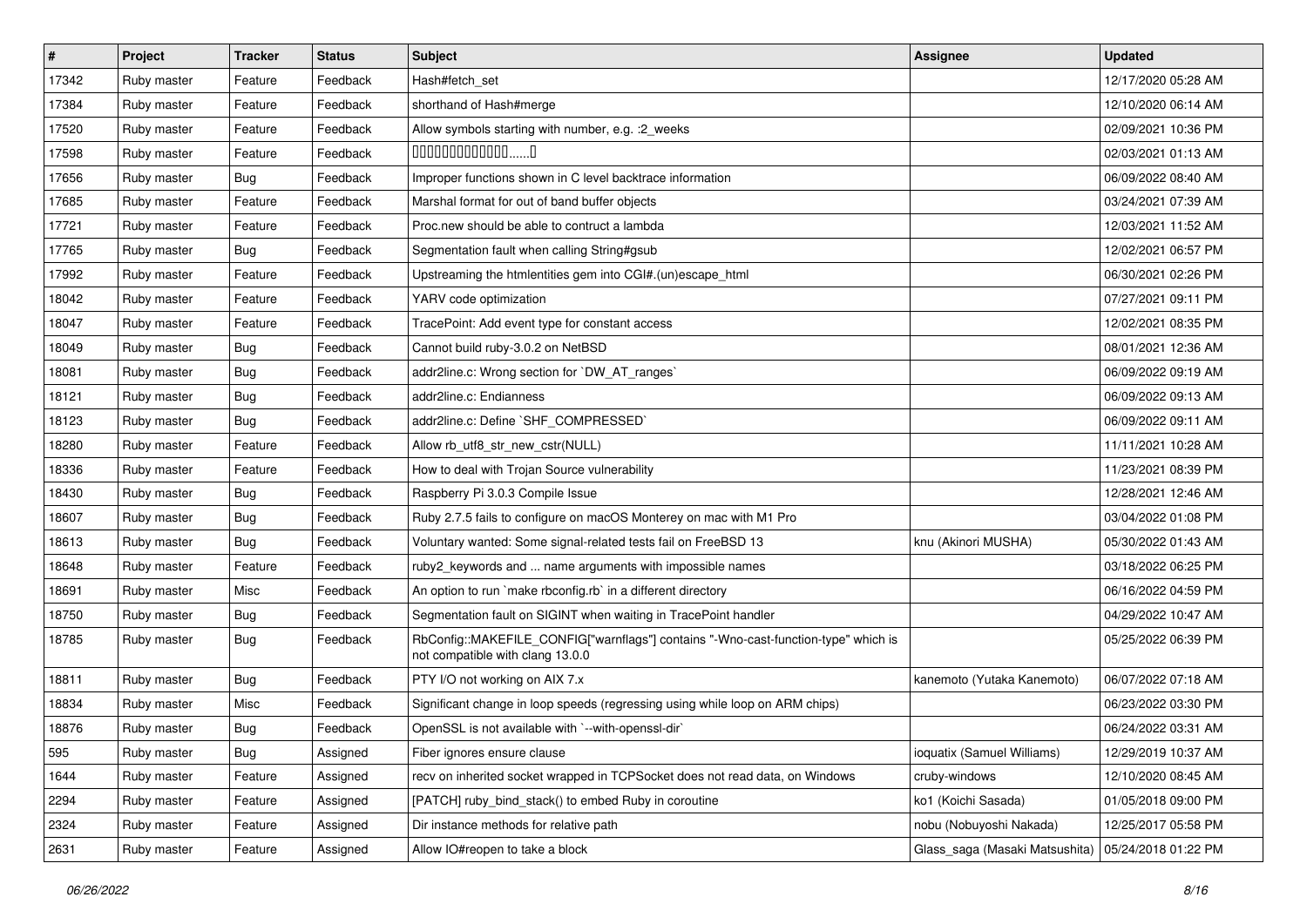| $\vert$ # | Project     | <b>Tracker</b> | <b>Status</b> | Subject                                                             | <b>Assignee</b>           | <b>Updated</b>      |
|-----------|-------------|----------------|---------------|---------------------------------------------------------------------|---------------------------|---------------------|
| 3608      | Ruby master | Feature        | Assigned      | Enhancing Pathname#each_child to be lazy                            | akr (Akira Tanaka)        | 12/25/2017 06:14 PM |
| 3731      | Ruby master | Feature        | Assigned      | Easier Embedding API for Ruby                                       | ko1 (Koichi Sasada)       | 12/25/2017 06:14 PM |
| 3953      | Ruby master | Feature        | Assigned      | TCPSocket / UDPSocket do not accept IPAddr objects.                 | knu (Akinori MUSHA)       | 12/25/2017 06:14 PM |
| 4040      | Ruby master | Bug            | Assigned      | SystemStackError with Hash[*a] for Large _a_                        | ko1 (Koichi Sasada)       | 12/25/2017 06:14 PM |
| 4247      | Ruby master | Feature        | Assigned      | New features for Array#sample, Array#choice                         | mame (Yusuke Endoh)       | 12/25/2017 06:14 PM |
| 4464      | Ruby master | Feature        | Assigned      | [PATCH] add Fcntl:: Flock object for easier use of POSIX file locks | kosaki (Motohiro KOSAKI)  | 12/25/2017 06:14 PM |
| 4514      | Ruby master | Feature        | Assigned      | #deep_clone and #deep_dup for Objects                               | matz (Yukihiro Matsumoto) | 12/25/2017 06:14 PM |
| 4521      | Ruby master | Feature        | Assigned      | NoMethodError#message may take very long to execute                 | matz (Yukihiro Matsumoto) | 12/25/2017 06:14 PM |
| 4539      | Ruby master | Feature        | Assigned      | Array#zip_with                                                      | matz (Yukihiro Matsumoto) | 11/28/2019 08:23 AM |
| 4592      | Ruby master | Feature        | Assigned      | Tempfile0000000                                                     | matz (Yukihiro Matsumoto) | 12/25/2017 06:14 PM |
| 4818      | Ruby master | Feature        | Assigned      | Add method marshalable?                                             | matz (Yukihiro Matsumoto) | 12/25/2017 06:15 PM |
| 4824      | Ruby master | Feature        | Assigned      | Provide method Kernel#executed?                                     | matz (Yukihiro Matsumoto) | 03/05/2018 04:57 AM |
| 4831      | Ruby master | Feature        | Assigned      | Integer#prime_factors                                               | yugui (Yuki Sonoda)       | 01/23/2018 08:09 AM |
| 4924      | Ruby master | Feature        | Assigned      | mkmf have_header fails with C++ headers                             | nobu (Nobuyoshi Nakada)   | 12/25/2017 06:15 PM |
| 5007      | Ruby master | Feature        | Assigned      | Proc#call_under: Unifying instance_eval and instance_exec           | matz (Yukihiro Matsumoto) | 04/19/2018 07:57 AM |
| 5064      | Ruby master | Feature        | Assigned      | HTTP user-agent class                                               | matz (Yukihiro Matsumoto) | 12/25/2017 06:15 PM |
| 5129      | Ruby master | Feature        | Assigned      | Create a core class "FileArray" and make "ARGF" its instance        | matz (Yukihiro Matsumoto) | 01/23/2018 02:02 PM |
| 5133      | Ruby master | Feature        | Assigned      | Array#unzip as an alias of Array#transpose                          | mrkn (Kenta Murata)       | 12/25/2017 06:15 PM |
| 5179      | Ruby master | Bug            | Assigned      | Complex#rationalize and to_r with approximate zeros                 | mrkn (Kenta Murata)       | 01/17/2020 03:00 AM |
| 5310      | Ruby master | Feature        | Assigned      | Integral objects                                                    | mrkn (Kenta Murata)       | 12/25/2017 06:15 PM |
| 5317      | Ruby master | Bug            | Assigned      |                                                                     | nobu (Nobuyoshi Nakada)   | 01/05/2018 09:00 PM |
| 5334      | Ruby master | Bug            | Assigned      | Segmentation fault in InternetExplorer IServiceProvider interface   | suke (Masaki Suketa)      | 12/30/2019 03:00 AM |
| 5389      | Ruby master | Feature        | Assigned      | New method Enumerator#iterate                                       | matz (Yukihiro Matsumoto) | 12/25/2017 06:15 PM |
| 5434      | Ruby master | Feature        | Assigned      | Allow per-class whitelisting of methods safe to expose through DRb  | seki (Masatoshi Seki)     | 12/25/2017 06:15 PM |
| 5445      | Ruby master | Feature        | Assigned      | Need RUBYOPT -r before ARGV -r                                      | matz (Yukihiro Matsumoto) | 12/25/2017 06:15 PM |
| 5456      | Ruby master | Feature        | Assigned      | kernel#syscall() should be removed.                                 | matz (Yukihiro Matsumoto) | 12/10/2020 08:46 AM |
| 5461      | Ruby master | Feature        | Assigned      | Add pipelining to Net::HTTP                                         | naruse (Yui NARUSE)       | 12/25/2017 06:15 PM |
| 5558      | Ruby master | Feature        | Assigned      | String#% strange arity errors                                       | matz (Yukihiro Matsumoto) | 12/25/2017 06:15 PM |
| 5582      | Ruby master | Feature        | Assigned      | Allow clone of singleton methods on a BasicObject                   | matz (Yukihiro Matsumoto) | 12/25/2017 06:15 PM |
| 5617      | Ruby master | Feature        | Assigned      | Allow install RubyGems into dediceted directory                     | hsbt (Hiroshi SHIBATA)    | 05/16/2018 09:15 AM |
| 5643      | Ruby master | Feature        | Assigned      | require/load options and binding option                             | matz (Yukihiro Matsumoto) | 12/25/2017 06:15 PM |
| 5654      | Ruby master | Feature        | Assigned      | Introduce global lock to avoid concurrent require                   | nahi (Hiroshi Nakamura)   | 12/25/2017 06:15 PM |
| 5741      | Ruby master | Feature        | Assigned      | Secure Erasure of Passwords                                         | matz (Yukihiro Matsumoto) | 12/25/2017 06:15 PM |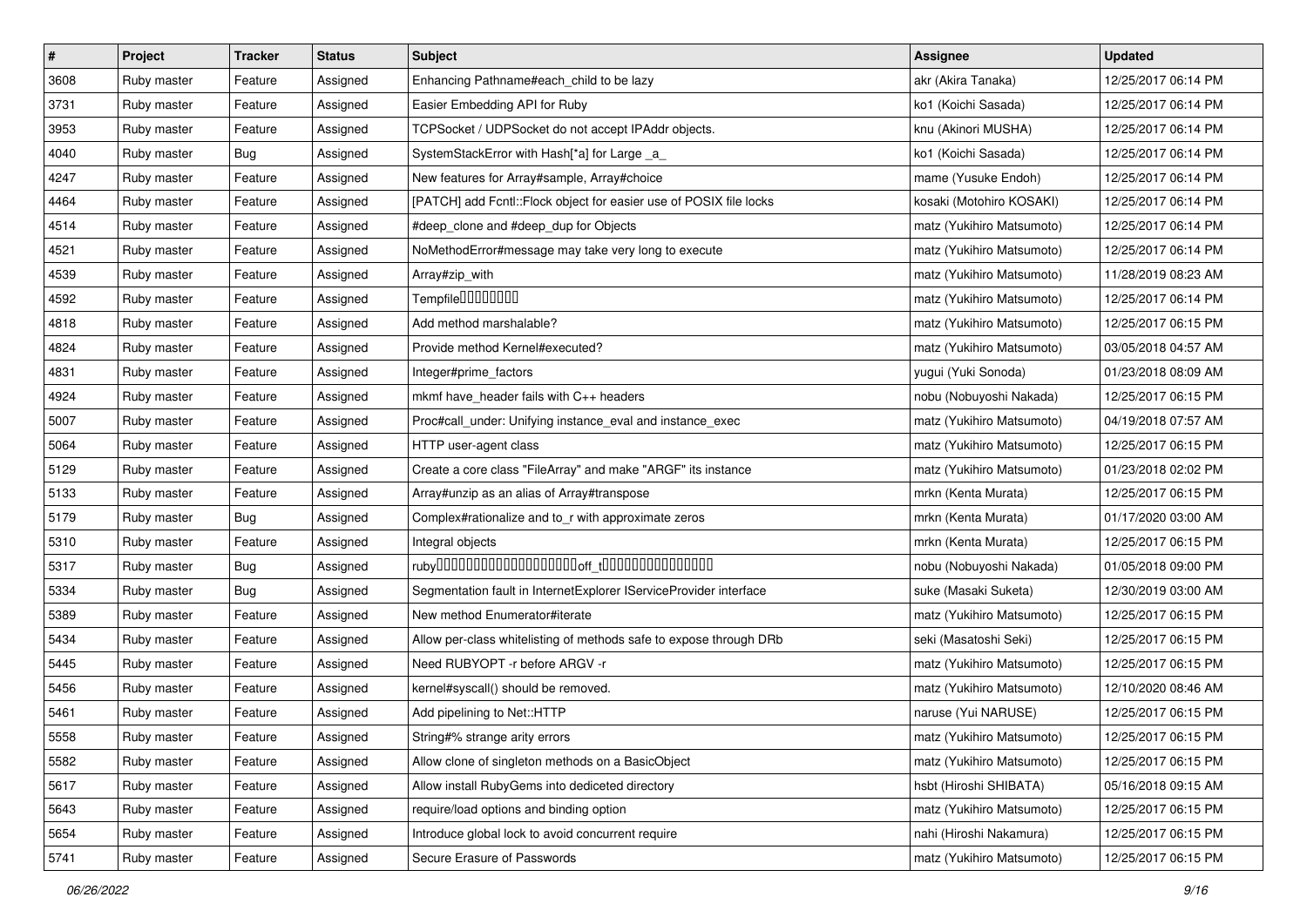| $\vert$ # | Project     | <b>Tracker</b> | <b>Status</b> | <b>Subject</b>                                                              | <b>Assignee</b>           | <b>Updated</b>      |
|-----------|-------------|----------------|---------------|-----------------------------------------------------------------------------|---------------------------|---------------------|
| 5749      | Ruby master | Feature        | Assigned      | new method String#match_all needed                                          | matz (Yukihiro Matsumoto) | 12/25/2017 06:15 PM |
| 5764      | Ruby master | Feature        | Assigned      | Net::HTTP should assume HTTP/0.9 on unexpected responses                    | naruse (Yui NARUSE)       | 07/15/2019 05:06 PM |
| 5781      | Ruby master | Feature        | Assigned      | Query attributes (attribute methods ending in `?` mark)                     | matz (Yukihiro Matsumoto) | 01/10/2020 06:34 AM |
| 5825      | Ruby master | Feature        | Assigned      | Sweet instance var assignment in the object initializer                     | matz (Yukihiro Matsumoto) | 12/10/2020 08:53 AM |
| 5945      | Ruby master | Feature        | Assigned      | Add the ability to mark a at_exit as process-local.                         | matz (Yukihiro Matsumoto) | 10/10/2018 08:29 AM |
| 5970      | Ruby master | Feature        | Assigned      | Add Enumerable#join with same semantics as Array#join                       | matz (Yukihiro Matsumoto) | 12/25/2017 06:15 PM |
| 6012      | Ruby master | Feature        | Assigned      | Proc#source_location also return the column                                 | nobu (Nobuyoshi Nakada)   | 02/12/2019 07:49 AM |
| 6047      | Ruby master | Feature        | Assigned      | read_all: Grow buffer exponentially in generic case                         |                           | 09/13/2015 03:19 AM |
| 6133      | Ruby master | Feature        | Assigned      | SSLSocket <sup>[</sup> shutdown <sup>[11]</sup>                             |                           | 09/13/2015 03:22 AM |
| 6265      | Ruby master | Feature        | Assigned      | Remove 'useless' 'concatenation' syntax                                     | naruse (Yui NARUSE)       | 08/10/2016 02:36 AM |
| 6277      | Ruby master | Feature        | Assigned      | Hash#convert key                                                            | matz (Yukihiro Matsumoto) | 12/25/2017 06:15 PM |
| 6293      | Ruby master | Feature        | Assigned      | new queue / blocking queues                                                 | matz (Yukihiro Matsumoto) | 12/25/2017 06:15 PM |
| 6308      | Ruby master | Feature        | Assigned      | Eliminate delegation from WeakRef                                           | matz (Yukihiro Matsumoto) | 12/23/2021 11:40 PM |
| 6309      | Ruby master | Feature        | Assigned      | Add a reference queue for weak references                                   | matz (Yukihiro Matsumoto) | 08/23/2020 09:07 PM |
| 6317      | Ruby master | Feature        | Assigned      |                                                                             | matz (Yukihiro Matsumoto) | 12/25/2017 06:15 PM |
| 6337      | Ruby master | Feature        | Assigned      | FileUtils#sync                                                              | matz (Yukihiro Matsumoto) | 12/25/2017 06:15 PM |
| 6351      | Ruby master | Bug            | Assigned      | transcode table generator does not support multi characters of Unicode      | duerst (Martin Dürst)     | 12/25/2017 06:15 PM |
| 6354      | Ruby master | Feature        | Assigned      | Remove escape (break/return/redo/next support) from class/module scope      | matz (Yukihiro Matsumoto) | 12/25/2017 06:15 PM |
| 6360      | Ruby master | Bug            | Assigned      | Debug information build even without requesting it                          | nobu (Nobuyoshi Nakada)   | 01/05/2018 09:00 PM |
| 6376      | Ruby master | Feature        | Assigned      | Feature lookup and checking if feature is loaded                            | matz (Yukihiro Matsumoto) | 12/25/2017 06:15 PM |
| 6413      | Ruby master | Feature        | Assigned      | Make Dir.entries default to Dir.entries(Dir.pwd)                            | matz (Yukihiro Matsumoto) | 12/25/2017 06:15 PM |
| 6445      | Ruby master | Feature        | Assigned      | request for default length/position on string index                         | matz (Yukihiro Matsumoto) | 12/25/2017 06:15 PM |
| 6452      | Ruby master | Feature        | Assigned      | Allow extend to override class methods                                      | matz (Yukihiro Matsumoto) | 12/10/2020 08:53 AM |
| 6590      | Ruby master | Feature        | Assigned      | Dealing with bigdecimal, etc gems in JRuby                                  | hsbt (Hiroshi SHIBATA)    | 05/15/2019 08:33 PM |
| 6594      | Ruby master | Feature        | Assigned      | Integrated Functor                                                          | matz (Yukihiro Matsumoto) | 12/10/2020 08:53 AM |
| 6596      | Ruby master | Feature        | Assigned      | New method `Array#indexes`                                                  | matz (Yukihiro Matsumoto) | 07/29/2020 01:41 AM |
| 6611      | Ruby master | Feature        | Assigned      | Comments requested on implementation of set_parse_func                      | matz (Yukihiro Matsumoto) | 12/25/2017 06:15 PM |
| 6613      | Ruby master | Feature        | Assigned      | VT_RECORD, IRecordInfo Support in WIN32OLE                                  | suke (Masaki Suketa)      | 12/25/2017 06:15 PM |
| 6648      | Ruby master | Feature        | Assigned      | Provide a standard API for retrieving all command-line flags passed to Ruby | matz (Yukihiro Matsumoto) | 12/25/2017 06:15 PM |
| 6671      | Ruby master | Feature        | Assigned      | File.split_all and File.split_root                                          | matz (Yukihiro Matsumoto) | 12/25/2017 06:15 PM |
| 6682      | Ruby master | Feature        | Assigned      | Add a method to return an instance attached by a singleton class            | shyouhei (Shyouhei Urabe) | 12/25/2017 06:15 PM |
| 6694      | Ruby master | Feature        | Assigned      | Thread.new without block.                                                   | ko1 (Koichi Sasada)       | 12/25/2017 06:15 PM |
| 6695      | Ruby master | Feature        | Assigned      | Configuration for Thread/Fiber creation                                     | ko1 (Koichi Sasada)       | 12/25/2017 06:15 PM |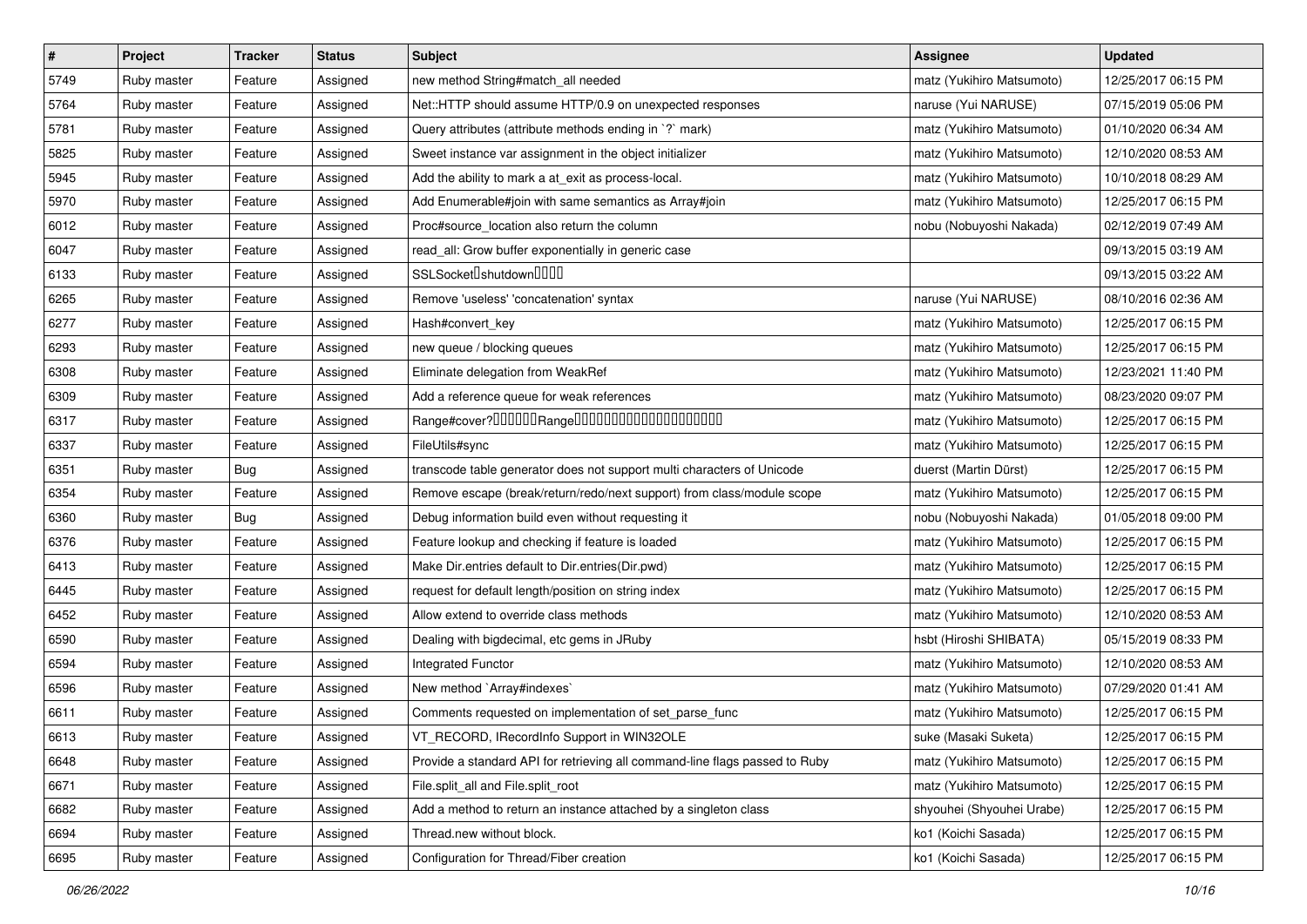| $\vert$ # | Project     | <b>Tracker</b> | <b>Status</b> | Subject                                                                                                          | <b>Assignee</b>                       | <b>Updated</b>      |
|-----------|-------------|----------------|---------------|------------------------------------------------------------------------------------------------------------------|---------------------------------------|---------------------|
| 6769      | Ruby master | Feature        | Assigned      | rbinstall.rb: install both src and batch files separetely                                                        | nobu (Nobuyoshi Nakada)               | 10/30/2015 12:38 PM |
| 6802      | Ruby master | Feature        | Assigned      | String#scan should have equivalent yielding MatchData                                                            | matz (Yukihiro Matsumoto)             | 12/25/2017 06:15 PM |
| 6810      | Ruby master | Feature        | Assigned      | module A::B; end` is not equivalent to `module A; module B; end; end` with respect to<br>constant lookup (scope) | matz (Yukihiro Matsumoto)             | 12/10/2020 09:22 AM |
| 6811      | Ruby master | Feature        | Assigned      | File, Dir and FileUtils should have bang-versions of singleton methods that fails silently                       | matz (Yukihiro Matsumoto)             | 12/25/2017 06:15 PM |
| 6841      | Ruby master | Feature        | Assigned      | Shorthand for Assigning Return Value of Method to Self                                                           | matz (Yukihiro Matsumoto)             | 12/10/2020 08:53 AM |
| 6842      | Ruby master | Feature        | Assigned      | Add Optional Arguments to String#strip                                                                           | matz (Yukihiro Matsumoto)             | 08/24/2016 05:50 AM |
| 6857      | Ruby master | Feature        | Assigned      | bigdecimal/math BigMath.E/BigMath.exp R. P. Feynman inspired optimization                                        | mrkn (Kenta Murata)                   | 12/25/2017 06:15 PM |
| 6973      | Ruby master | Feature        | Assigned      | Add an #integral? method to Numeric to test for whole-number values                                              | mrkn (Kenta Murata)                   | 12/25/2017 06:15 PM |
| 7086      | Ruby master | Feature        | Assigned      | ConditionVariable#wait has meaningless return value                                                              | kosaki (Motohiro KOSAKI)              | 12/25/2017 06:15 PM |
| 7087      | Ruby master | Feature        | Assigned      | ::ConditionVariable#wait does not work with Monitor because Monitor#sleep does not<br>exist                      | matz (Yukihiro Matsumoto)             | 12/25/2017 06:15 PM |
| 7121      | Ruby master | Feature        | Assigned      | Extending the use of `require'                                                                                   | matz (Yukihiro Matsumoto)             | 12/25/2017 06:15 PM |
| 7132      | Ruby master | Feature        | Assigned      | Alternation between named / ordered method arguments and aliases for method<br>arguments.                        | matz (Yukihiro Matsumoto)             | 12/25/2017 06:15 PM |
| 7148      | Ruby master | Feature        | Assigned      | Improved Tempfile w/o DelegateClass                                                                              | Glass_saga (Masaki Matsushita)        | 03/27/2019 09:51 AM |
| 7314      | Ruby master | Feature        | Assigned      | Convert Proc to Lambda doesn't work in MRI                                                                       | matz (Yukihiro Matsumoto)             | 05/21/2016 09:15 AM |
| 7321      | Ruby master | Feature        | Assigned      | Newton.#nsolve 00 2 0000000000                                                                                   | mrkn (Kenta Murata)                   | 12/25/2017 06:15 PM |
| 7349      | Ruby master | Feature        | Assigned      | Struct#inspect needs more meaningful output                                                                      | matz (Yukihiro Matsumoto)             | 12/25/2017 06:15 PM |
| 7362      | Ruby master | Feature        | Assigned      | Adding Pathname#start_with?                                                                                      | akr (Akira Tanaka)                    | 12/25/2017 06:15 PM |
| 7394      | Ruby master | Feature        | Assigned      | Enumerable#find ifnone parameter could be non-callable                                                           | nobu (Nobuyoshi Nakada)               | 02/10/2021 09:32 AM |
| 7412      | Ruby master | Feature        | Assigned      | Pathname#relative_path_from does not support mixed directory separators on windows                               | akr (Akira Tanaka)                    | 01/05/2018 09:00 PM |
| 7436      | Ruby master | Feature        | Assigned      | Allow for a "granularity" flag for backtrace_locations                                                           | matz (Yukihiro Matsumoto)             | 12/25/2017 06:15 PM |
| 7488      | Ruby master | Feature        | Assigned      | Receiving object_id in object creation probes                                                                    | tenderlovemaking (Aaron<br>Patterson) | 12/25/2017 06:15 PM |
| 7503      | Ruby master | Feature        | Assigned      | make timeout.rb async-interrupt safe by default                                                                  | matz (Yukihiro Matsumoto)             | 12/25/2017 06:15 PM |
| 7518      | Ruby master | Feature        | Assigned      | Fiddle::Pointer#to_str and Fiddle::Pointer#to_int should be removed                                              | tenderlovemaking (Aaron<br>Patterson) | 08/15/2013 04:56 AM |
| 7532      | Ruby master | Feature        | Assigned      | Hardcoded compiler location                                                                                      | nobu (Nobuyoshi Nakada)               | 12/25/2017 06:15 PM |
| 7580      | Ruby master | Feature        | Assigned      | Range translation                                                                                                | matz (Yukihiro Matsumoto)             | 06/11/2018 09:51 AM |
| 7644      | Ruby master | Feature        | Assigned      | In refinements, change "using" keyword to a less generic word.                                                   | matz (Yukihiro Matsumoto)             | 12/10/2020 08:49 AM |
| 7739      | Ruby master | Feature        | Assigned      | Define Hash#  as Hash#reverse merge in Rails                                                                     | matz (Yukihiro Matsumoto)             | 12/25/2017 06:15 PM |
| 7859      | Ruby master | Bug            | Assigned      | Readline: Incorrect arrow key behavior in vi_editing_mode insert mode with Readline 6.2                          | kouji (Kouji Takao)                   | 12/25/2017 06:15 PM |
| 7964      | Ruby master | <b>Bug</b>     | Assigned      | Writing an ASCII-8BIT String to a StringIO created from a UTF-8 String                                           | nobu (Nobuyoshi Nakada)               | 01/05/2018 09:00 PM |
| 7968      | Ruby master | Bug            | Assigned      | Poor UDPSocket#send performance in ruby 2.0.0 on windows                                                         | cruby-windows                         | 10/23/2017 12:23 AM |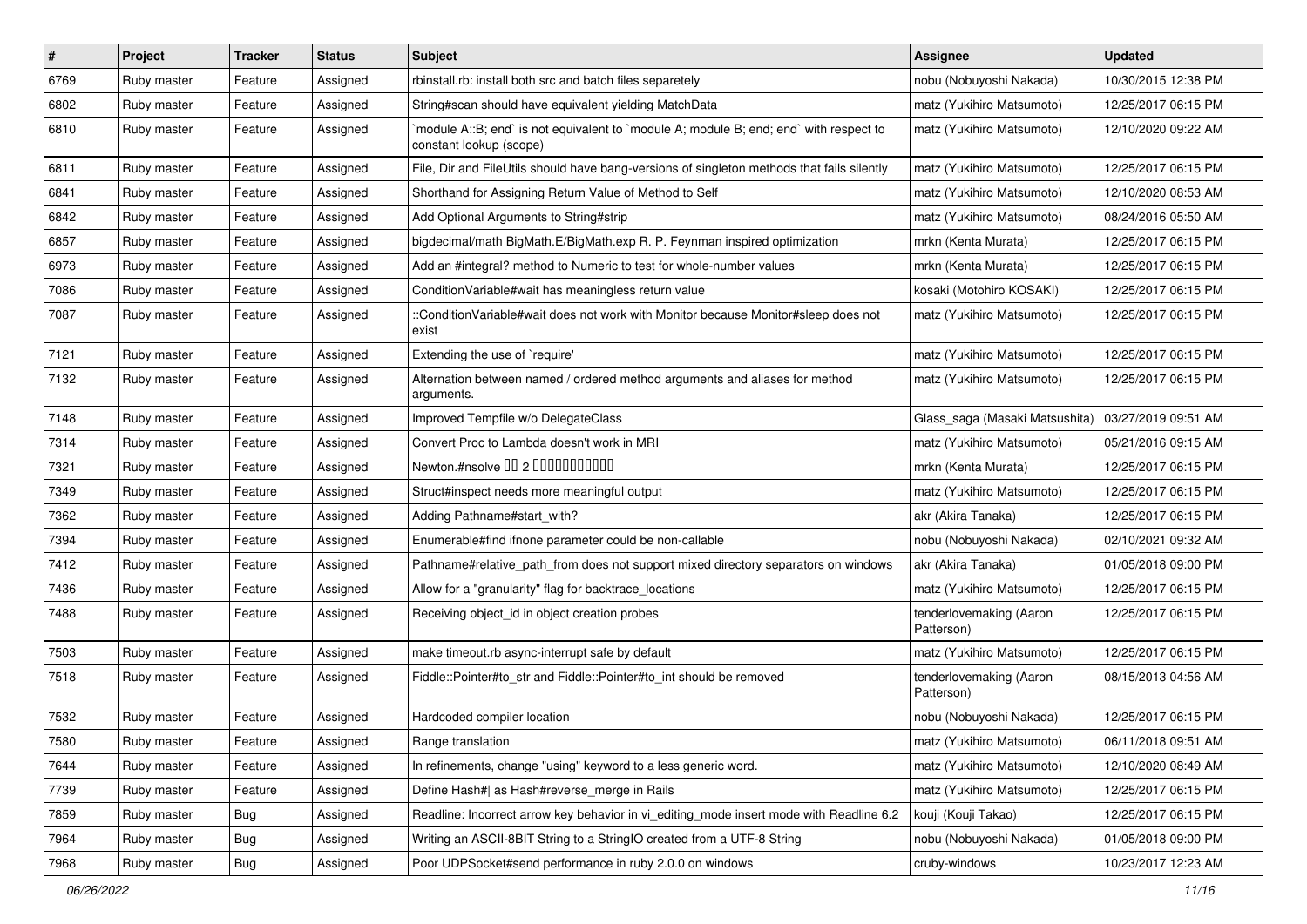| $\sharp$ | Project     | <b>Tracker</b> | <b>Status</b> | <b>Subject</b>                                                             | <b>Assignee</b>            | <b>Updated</b>      |
|----------|-------------|----------------|---------------|----------------------------------------------------------------------------|----------------------------|---------------------|
| 7976     | Ruby master | <b>Bug</b>     | Assigned      | TracePoint call is at call point, not call site                            | ko1 (Koichi Sasada)        | 01/05/2018 09:00 PM |
| 8016     | Ruby master | Feature        | Assigned      | Alias FILE and LINE as methods                                             | matz (Yukihiro Matsumoto)  | 12/25/2017 06:15 PM |
| 8042     | Ruby master | Feature        | Assigned      | Add Addrinfo#socket to create a socket that is not connected or bound      | matz (Yukihiro Matsumoto)  | 12/25/2017 06:15 PM |
| 8047     | Ruby master | Feature        | Assigned      | <b>IPAddr makes host address with netmask</b>                              | knu (Akinori MUSHA)        | 01/05/2018 09:00 PM |
| 8083     | Ruby master | Feature        | Assigned      | Exit status is limited to one-byte values which is invalid for Windows     | cruby-windows              | 03/14/2013 08:26 PM |
| 8126     | Ruby master | Feature        | Assigned      | OpenSSL::SSL::SSLSocket does not define #recv and #send messages           | rhenium (Kazuki Yamaguchi) | 08/08/2019 11:05 PM |
| 8164     | Ruby master | Feature        | Assigned      | Public/Private                                                             | matz (Yukihiro Matsumoto)  | 12/10/2020 08:50 AM |
| 8263     | Ruby master | Feature        | Assigned      | Support discovering yield state of individual Fibers                       | ko1 (Koichi Sasada)        | 12/23/2021 11:40 PM |
| 8271     | Ruby master | Feature        | Assigned      | Proposal for moving to a more visible, formal process for feature requests | matz (Yukihiro Matsumoto)  | 12/23/2021 11:40 PM |
| 8295     | Ruby master | Feature        | Assigned      | Float I Rational IIIIIIIIIIIIIIIIIII BigDecimal IIIIIIIIII                 | mrkn (Kenta Murata)        | 12/25/2017 06:15 PM |
| 8299     | Ruby master | <b>Bug</b>     | Assigned      | Minor error in float parsing                                               | nobu (Nobuyoshi Nakada)    | 12/30/2019 03:00 AM |
| 8445     | Ruby master | Bug            | Assigned      | IO.open and IO#set_enconding does not support :fallback option             | akr (Akira Tanaka)         | 06/14/2022 06:02 AM |
| 8460     | Ruby master | Feature        | Assigned      | PATCH: optparse: add keep_unknown option                                   | nobu (Nobuyoshi Nakada)    | 05/27/2021 10:07 PM |
| 8536     | Ruby master | Feature        | Assigned      | Implement is_numeric? family of methods                                    | matz (Yukihiro Matsumoto)  | 12/25/2017 06:15 PM |
| 8576     | Ruby master | Feature        | Assigned      | Add optimized method type for constant value methods                       | ko1 (Koichi Sasada)        | 12/25/2017 06:15 PM |
| 8678     | Ruby master | Feature        | Assigned      | Allow invalid string to work with regexp                                   | matz (Yukihiro Matsumoto)  | 01/05/2018 09:00 PM |
| 8782     | Ruby master | Bug            | Assigned      | Don't set rl_getc_function on editline                                     | kouji (Kouji Takao)        | 01/05/2018 09:00 PM |
| 8839     | Ruby master | Feature        | Assigned      | Class and module should return the class or module that was opened         | matz (Yukihiro Matsumoto)  | 12/28/2015 08:36 AM |
| 8850     | Ruby master | Feature        | Assigned      | Convert Rational to decimal string                                         | matz (Yukihiro Matsumoto)  | 12/25/2017 06:15 PM |
| 8948     | Ruby master | Feature        | Assigned      | Frozen regex                                                               | matz (Yukihiro Matsumoto)  | 12/20/2020 07:15 PM |
| 8959     | Ruby master | Feature        | Assigned      | Allow top level prepend                                                    | nobu (Nobuyoshi Nakada)    | 10/16/2013 03:22 AM |
| 8960     | Ruby master | Feature        | Assigned      | Add Exception#backtrace_locations                                          | ko1 (Koichi Sasada)        | 11/25/2016 02:15 PM |
| 9010     | Ruby master | Bug            | Assigned      | /configure --prefix= cannot handle directories with spaces                 | nobu (Nobuyoshi Nakada)    | 04/26/2021 10:38 PM |
| 9020     | Ruby master | Feature        | Assigned      | Net::HTTPResponse predicate/query methods                                  | naruse (Yui NARUSE)        | 12/25/2017 06:15 PM |
| 9023     | Ruby master | Feature        | Assigned      | Array#tail                                                                 | matz (Yukihiro Matsumoto)  | 12/23/2021 11:40 PM |
| 9115     | Ruby master | Bug            | Assigned      | Logger traps all exceptions; breaks Timeout                                | sonots (Naotoshi Seo)      | 08/20/2019 12:47 PM |
| 9136     | Ruby master | Misc           | Assigned      | Deprecated Enumerator.new(object, method) bad for BasicObject              | zzak (Zachary Scott)       | 11/23/2013 03:58 AM |
| 9189     | Ruby master | <b>Bug</b>     | Assigned      | Build failure on Windows in case of nonascii TEMP environment.             |                            | 01/05/2018 09:00 PM |
| 9235     | Ruby master | Feature        | Assigned      | Documentation for commercial support                                       | zzak (Zachary Scott)       | 08/10/2019 02:55 PM |
| 9366     | Ruby master | <b>Bug</b>     | Assigned      | "make -j32 check TESTS=-j32" occasionally fails on rubygems/specification  | hsbt (Hiroshi SHIBATA)     | 07/26/2018 02:13 AM |
| 9755     | Ruby master | Feature        | Assigned      | Thread::Backtrace::Location#defined_class                                  | ko1 (Koichi Sasada)        | 04/18/2014 09:22 AM |
| 9768     | Ruby master | Feature        | Assigned      | Method that is visible only within a certain module/class                  | matz (Yukihiro Matsumoto)  | 04/25/2014 06:43 AM |
| 9816     | Ruby master | Feature        | Assigned      | 00000000000000000000                                                       | matz (Yukihiro Matsumoto)  | 10/28/2014 08:29 AM |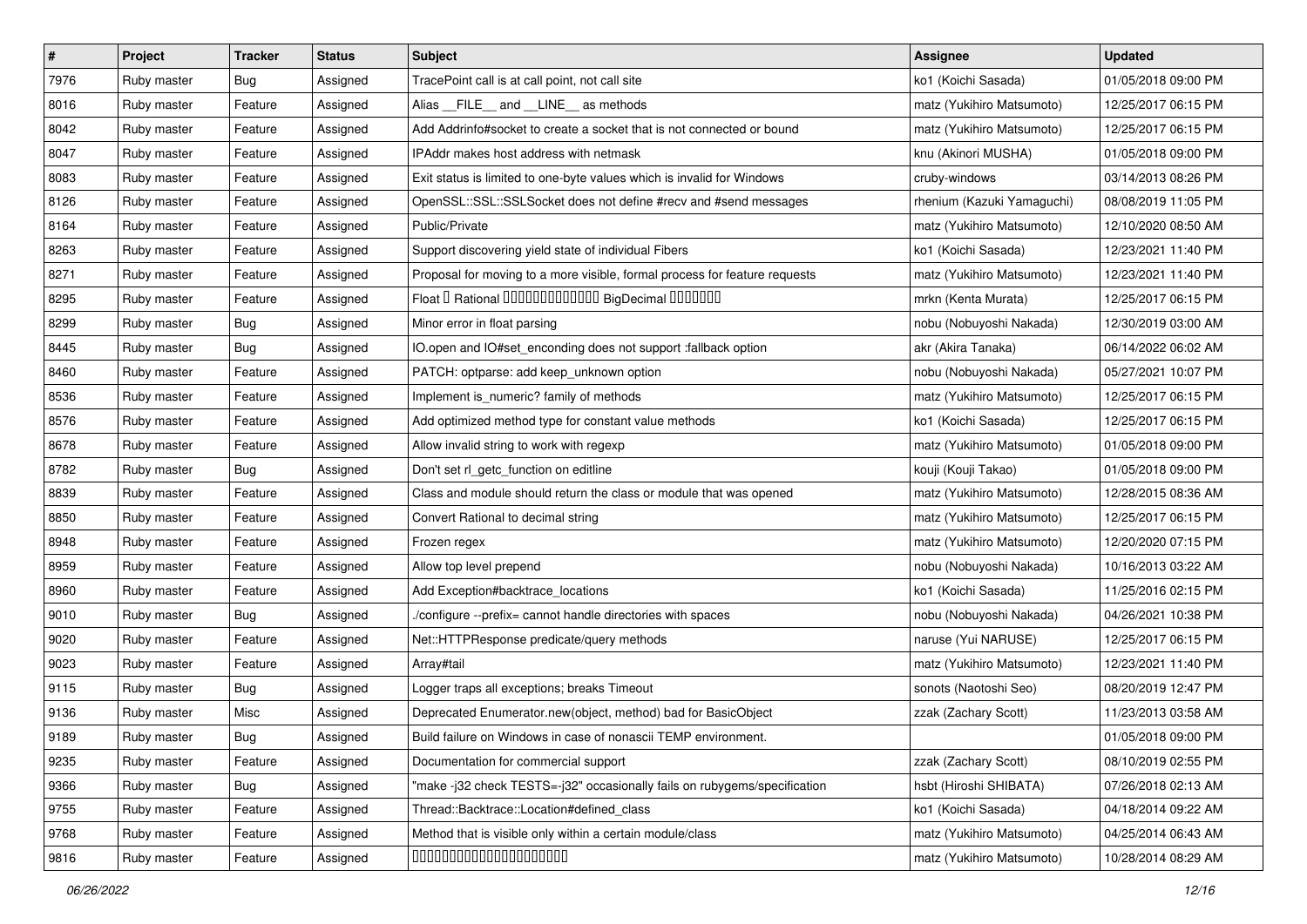| $\sharp$ | Project     | <b>Tracker</b> | <b>Status</b> | <b>Subject</b>                                                                                                          | <b>Assignee</b>            | <b>Updated</b>      |
|----------|-------------|----------------|---------------|-------------------------------------------------------------------------------------------------------------------------|----------------------------|---------------------|
| 9830     | Ruby master | Feature        | Assigned      | Support for GOST private/public keys                                                                                    |                            | 09/13/2015 03:10 AM |
| 9944     | Ruby master | Bug            | Assigned      | in ruby for windows in "system" a redirection to append a file works incorrectly                                        | cruby-windows              | 01/05/2018 09:00 PM |
| 9955     | Ruby master | <b>Bug</b>     | Assigned      | issue building dll on mingw, library not found                                                                          | nobu (Nobuyoshi Nakada)    | 01/05/2018 09:00 PM |
| 10038    | Ruby master | Feature        | Assigned      | Extend ObjectSpace.dump to expose buffer addresses for String and Array                                                 | tmm1 (Aman Karmani)        | 01/05/2018 09:01 PM |
| 10129    | Ruby master | Feature        | Assigned      | More descriptive error message for failed net/http requests                                                             | akr (Akira Tanaka)         | 01/05/2018 09:01 PM |
| 10459    | Ruby master | Feature        | Assigned      | [PATCH] rfc3339 method for Time                                                                                         | akr (Akira Tanaka)         | 05/21/2015 08:14 AM |
| 10481    | Ruby master | Feature        | Assigned      | Add "if" and "unless" clauses to rescue statements                                                                      | matz (Yukihiro Matsumoto)  | 01/18/2015 02:46 PM |
| 10560    | Ruby master | Misc           | Assigned      | confusion between $x=x+y$ , $x+=y$ , x.concat(y) and y.each{ z  $x<}$                                                   | zzak (Zachary Scott)       | 01/05/2018 09:02 PM |
| 10637    | Ruby master | Feature        | Assigned      | Puppet orchestration on vagrant fails with Error: Non-HTTP proxy URI                                                    | akr (Akira Tanaka)         | 09/23/2020 10:23 PM |
| 10782    | Ruby master | Feature        | Assigned      | Patch: Add constants for BigDecimal for ZERO, ONE, TEN                                                                  | mrkn (Kenta Murata)        | 05/21/2015 08:13 AM |
| 10791    | Ruby master | Misc           | Assigned      | [PATCH 1/1] Remove unnecessary passing value from doc for Observable                                                    |                            | 08/10/2018 10:51 AM |
| 10919    | Ruby master | Bug            | Assigned      | [gem install] installs multipe platforms                                                                                | hsbt (Hiroshi SHIBATA)     | 07/30/2019 07:44 AM |
| 11028    | Ruby master | Feature        | Assigned      | standalone running single file ( zipped archives of ruby code) running **without<br>installation** using "gem install " | matz (Yukihiro Matsumoto)  | 04/04/2015 01:44 AM |
| 11269    | Ruby master | <b>Bug</b>     | Assigned      | ruby_init_setproctitle() should be called before require_libraries()                                                    | kosaki (Motohiro KOSAKI)   | 06/17/2015 03:01 AM |
| 11322    | Ruby master | Feature        | Assigned      | OpenUri: RuntimeError: HTTP redirection loop                                                                            | akr (Akira Tanaka)         | 11/13/2020 03:52 AM |
| 11526    | Ruby master | Bug            | Assigned      | Streaming HTTP requests are not idempotent and should not be retried                                                    | naruse (Yui NARUSE)        | 07/01/2019 09:16 PM |
| 11527    | Ruby master | Feature        | Assigned      | IPAddr#mask addr isn't a method                                                                                         | knu (Akinori MUSHA)        | 11/07/2018 04:12 PM |
| 11531    | Ruby master | <b>Bug</b>     | Assigned      | IPAddr#== implements wrong logic                                                                                        | knu (Akinori MUSHA)        | 12/29/2019 12:50 PM |
| 11625    | Ruby master | Feature        | Assigned      | Unlock GVL for SHA1 calculations                                                                                        |                            | 09/25/2018 11:26 AM |
| 11704    | Ruby master | Bug            | Assigned      | Refinements only get "used" once in loop                                                                                | matz (Yukihiro Matsumoto)  | 04/14/2016 02:45 AM |
| 11816    | Ruby master | Feature        | Assigned      | Partial safe navigation operator                                                                                        | matz (Yukihiro Matsumoto)  | 04/14/2020 08:02 AM |
| 11955    | Ruby master | Feature        | Assigned      | Expose Object that Receives logs in Logger                                                                              | sonots (Naotoshi Seo)      | 11/09/2017 11:35 AM |
| 12020    | Ruby master | Feature        | Assigned      | Documenting Ruby memory model                                                                                           | ko1 (Koichi Sasada)        | 12/23/2021 11:40 PM |
| 12040    | Ruby master | Bug            | Assigned      | [Win32] File.stat fails on a mounted volume                                                                             | cruby-windows              | 02/01/2016 08:13 AM |
| 12281    | Ruby master | Feature        | Assigned      | Allow lexically scoped use of refinements with `using {}` block syntax                                                  | shugo (Shugo Maeda)        | 06/13/2016 07:44 AM |
| 12354    | Ruby master | Feature        | Assigned      | PKey::EC Can't output public key pem when private key exists                                                            | rhenium (Kazuki Yamaguchi) | 07/24/2019 10:57 PM |
| 12436    | Ruby master | <b>Bug</b>     | Assigned      | newline argument of File.open seems not respected on Windows                                                            | nobu (Nobuyoshi Nakada)    | 10/25/2021 09:07 AM |
| 12442    | Ruby master | <b>Bug</b>     | Assigned      | TestArgf#test_textmode fails on cygwin                                                                                  | cruby-cygwin               | 05/19/2022 08:20 AM |
| 12444    | Ruby master | Bug            | Assigned      | Segmentation fault when running TestException#test_machine_stackoverflow on cygwin                                      | cruby-cygwin               | 05/19/2022 08:20 AM |
| 12445    | Ruby master | Bug            | Assigned      | Testing TestIO#test_open_fifo_does_not_block_other_threads results in deadlock on<br>cygwin                             | cruby-cygwin               | 05/19/2022 08:20 AM |
| 12473    | Ruby master | <b>Bug</b>     | Assigned      | Test failure on fedora with TestTimeExtension#test_huge_precision                                                       | nobu (Nobuyoshi Nakada)    | 04/28/2017 01:45 PM |
| 12497    | Ruby master | Feature        | Assigned      | GMP version of divmod may be slower                                                                                     | akr (Akira Tanaka)         | 08/10/2016 03:11 AM |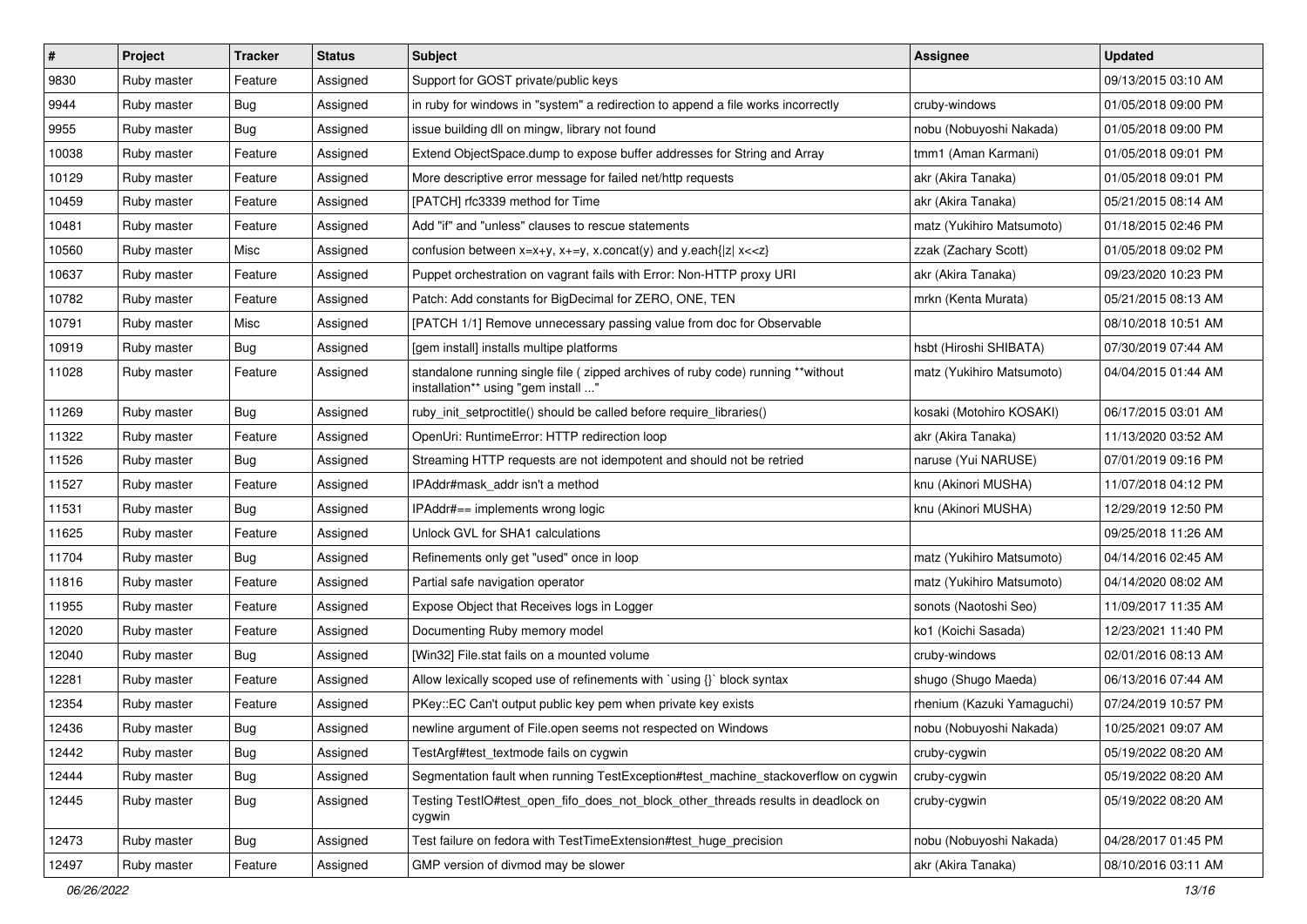| #     | Project     | <b>Tracker</b> | <b>Status</b> | <b>Subject</b>                                                                                              | <b>Assignee</b>                     | <b>Updated</b>      |
|-------|-------------|----------------|---------------|-------------------------------------------------------------------------------------------------------------|-------------------------------------|---------------------|
| 12506 | Ruby master | <b>Bug</b>     | Assigned      | On cygwin, Feature #5994 does not work                                                                      | cruby-cygwin                        | 05/19/2022 08:20 AM |
| 12543 | Ruby master | Feature        | Assigned      | explicit tail call syntax: foo() then return                                                                | matz (Yukihiro Matsumoto)           | 04/18/2021 03:02 PM |
| 12582 | Ruby master | Bug            | Assigned      | OpenSSL Authenticated Encryption should check for tag length                                                | rhenium (Kazuki Yamaguchi)          | 04/28/2017 01:45 PM |
| 12639 | Ruby master | Feature        | Assigned      | Speed up require in RubyGems by 5x                                                                          | hsbt (Hiroshi SHIBATA)              | 07/26/2018 02:12 AM |
| 12653 | Ruby master | Feature        | Assigned      | Use wide WinAPI for rb_w32_getcwd                                                                           | usa (Usaku NAKAMURA)                | 09/12/2016 06:35 AM |
| 12656 | Ruby master | Feature        | Assigned      | Expand short paths with File.expand_path                                                                    | cruby-windows                       | 01/31/2018 02:31 PM |
| 12676 | Ruby master | Feature        | Assigned      | Significant performance increase, and code conciseness, for prime_division method in<br>prime.rb            | marcandre (Marc-Andre<br>Lafortune) | 11/18/2016 03:46 PM |
| 12725 | Ruby master | <b>Bug</b>     | Assigned      | Trying to use ./miniruby before it exists                                                                   | nobu (Nobuyoshi Nakada)             | 04/28/2017 01:45 PM |
| 12813 | Ruby master | Feature        | Assigned      | Calling chunk_while, slice_after, slice_before, slice_when with no block                                    | matz (Yukihiro Matsumoto)           | 12/06/2016 12:58 PM |
| 12848 | Ruby master | Feature        | Assigned      | Crazy idea: Allow regex definition for methods (Do not take it seriously please)                            |                                     | 10/18/2016 12:17 AM |
| 12911 | Ruby master | Misc           | Assigned      | Translate docs                                                                                              |                                     | 11/24/2021 04:52 AM |
| 13047 | Ruby master | Feature        | Assigned      | Use String literal instead of `String#+` for multiline pretty-printing of multiline strings                 | akr (Akira Tanaka)                  | 02/22/2017 07:09 AM |
| 13129 | Ruby master | Feature        | Assigned      | Refinements cannot refine method_missing and respond_to_missing?                                            | matz (Yukihiro Matsumoto)           | 07/03/2021 10:45 PM |
| 13221 | Ruby master | Feature        | Assigned      | [PATCH] gems/bundled_gems: add "curses" RubyGem                                                             | naruse (Yui NARUSE)                 | 09/25/2017 06:32 PM |
| 13252 | Ruby master | Feature        | Assigned      | C API for creating strings without copying                                                                  | ko1 (Koichi Sasada)                 | 04/17/2017 07:22 AM |
| 13269 | Ruby master | Bug            | Assigned      | test/readline/test_readline.rb and mingw                                                                    | nobu (Nobuyoshi Nakada)             | 03/13/2017 08:56 AM |
| 13298 | Ruby master | Bug            | Assigned      | mingw SEGV TestEnumerable#test_callcc                                                                       | nobu (Nobuyoshi Nakada)             | 06/04/2021 03:41 AM |
| 13388 | Ruby master | Feature        | Assigned      | gc.c: Add GC.get_parameters and .set_parameters                                                             | ko1 (Koichi Sasada)                 | 03/30/2017 10:52 AM |
| 13508 | Ruby master | Feature        | Assigned      | How remove/refactor code related mathn library.                                                             | hsbt (Hiroshi SHIBATA)              | 12/25/2017 06:15 PM |
| 13513 | Ruby master | Bug            | Assigned      | Resolv::DNS::Message.decode hangs after detecting truncation in UDP messages                                | akr (Akira Tanaka)                  | 03/08/2021 11:35 PM |
| 13516 | Ruby master | Feature        | Assigned      | Improve the text of the circular require warning                                                            | nobu (Nobuyoshi Nakada)             | 08/31/2017 05:49 AM |
| 13534 | Ruby master | Feature        | Assigned      | Checking installation results of default gems                                                               | hsbt (Hiroshi SHIBATA)              | 07/26/2018 02:16 AM |
| 13577 | Ruby master | Feature        | Assigned      | Digest file accidentally receives File object but uses file path                                            | nobu (Nobuyoshi Nakada)             | 05/20/2017 06:50 PM |
| 13604 | Ruby master | Feature        | Assigned      | Exposing alternative interface of readline                                                                  | aycabta (aycabta.)                  | 01/20/2020 05:34 AM |
| 13610 | Ruby master | Feature        | Assigned      | IPAddr doesn't provide helpful methods to get the subnet or IP address                                      | knu (Akinori MUSHA)                 | 10/20/2017 01:13 AM |
| 13622 | Ruby master | Misc           | Assigned      | Documentation missing                                                                                       | stomar (Marcus Stollsteimer)        | 06/03/2017 07:27 AM |
| 13671 | Ruby master | Bug            | Assigned      | Regexp with lookbehind and case-insensitivity raises RegexpError only on strings with<br>certain characters | duerst (Martin Dürst)               | 11/30/2021 04:42 AM |
| 13721 | Ruby master | Feature        | Assigned      | [PATCH] net/imap: dedupe attr keys in Net::IMAP::FetchData                                                  | normalperson (Eric Wong)            | 07/27/2017 09:51 AM |
| 13821 | Ruby master | Feature        | Assigned      | Allow fibers to be resumed across threads                                                                   | ko1 (Koichi Sasada)                 | 02/15/2019 10:09 AM |
| 13847 | Ruby master | Feature        | Assigned      | Gem activated problem for default gems                                                                      |                                     | 12/10/2020 08:53 AM |
| 13864 | Ruby master | <b>Bug</b>     | Assigned      | Rinda multicast test failures due to missing default route                                                  | seki (Masatoshi Seki)               | 08/17/2021 07:16 AM |
| 13999 | Ruby master | Bug            | Assigned      | Cygwin OOO ripper_state_lex.rb 0000000                                                                      | cruby-cygwin                        | 05/19/2022 08:20 AM |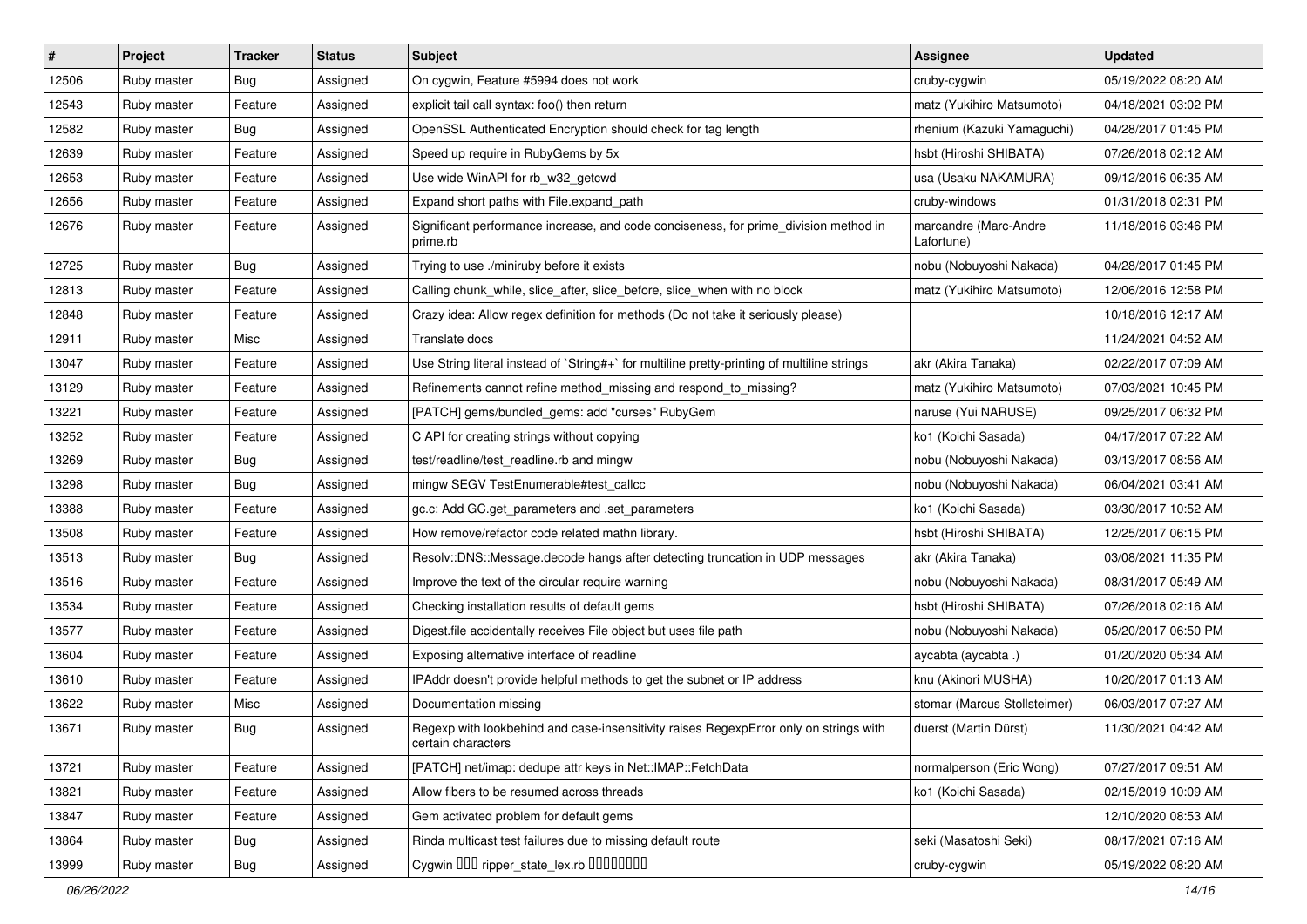| $\vert$ # | Project     | <b>Tracker</b> | <b>Status</b> | Subject                                                                                                                   | <b>Assignee</b>                | <b>Updated</b>      |
|-----------|-------------|----------------|---------------|---------------------------------------------------------------------------------------------------------------------------|--------------------------------|---------------------|
| 14066     | Ruby master | Feature        | Assigned      | Add CAA DNS RR on Resolv                                                                                                  | akr (Akira Tanaka)             | 11/10/2017 06:50 AM |
| 14090     | Ruby master | Bug            | Assigned      | TestGc#test_interrupt_in_finalizer` fails very rarely                                                                     | ko1 (Koichi Sasada)            | 12/02/2021 07:24 PM |
| 14397     | Ruby master | Feature        | Assigned      | public, protected and private should return their arguments instead of self                                               | matz (Yukihiro Matsumoto)      | 12/10/2018 07:08 AM |
| 14412     | Ruby master | Feature        | Assigned      | DRb UNIX on local machine: add support for getpeereid()                                                                   | seki (Masatoshi Seki)          | 01/28/2018 12:51 PM |
| 14476     | Ruby master | Feature        | Assigned      | Adding same_all? for checking whether all items in an Array are same                                                      | mrkn (Kenta Murata)            | 08/28/2020 01:10 PM |
| 14543     | Ruby master | <b>Bug</b>     | Assigned      | 'make commit' show error of 'common-srcs'                                                                                 | nobu (Nobuyoshi Nakada)        | 06/02/2018 04:17 AM |
| 14607     | Ruby master | Bug            | Assigned      | Fix use of the rb_profile_frames start parameter                                                                          | ko1 (Koichi Sasada)            | 06/09/2022 06:12 AM |
| 14679     | Ruby master | <b>Bug</b>     | Assigned      | StdLib gems should properly specify their dependencies                                                                    | hsbt (Hiroshi SHIBATA)         | 04/11/2018 01:14 PM |
| 14727     | Ruby master | Bug            | Assigned      | TestQueue#test_queue_with_trap always timeout on Windows10                                                                | ko1 (Koichi Sasada)            | 05/01/2018 02:59 AM |
| 14737     | Ruby master | Feature        | Assigned      | Split default gems into separate directory structure                                                                      | hsbt (Hiroshi SHIBATA)         | 09/02/2020 06:00 PM |
| 14901     | Ruby master | Feature        | Assigned      | [PATCH] do not block SIGCHLD in normal Ruby Threads                                                                       | normalperson (Eric Wong)       | 07/19/2021 05:23 AM |
| 14917     | Ruby master | Misc           | Assigned      | Add RDoc documents to tar ball                                                                                            | aycabta (aycabta .)            | 07/21/2018 09:29 AM |
| 14922     | Ruby master | Feature        | Assigned      | Resolv getaddresses ignores AAAA records for IPv6                                                                         | akr (Akira Tanaka)             | 11/13/2020 04:01 AM |
| 15047     | Ruby master | Feature        | Assigned      | Documentation and more functions for Hash functions in C API                                                              |                                | 03/20/2019 01:24 AM |
| 15166     | Ruby master | Feature        | Assigned      | 2.5 times faster implementation than current gcd implmentation                                                            | watson1978 (Shizuo Fujita)     | 04/26/2019 09:12 PM |
| 15239     | Ruby master | Feature        | Assigned      | [patch] test-spec win32ole                                                                                                | suke (Masaki Suketa)           | 12/29/2019 01:04 PM |
| 15281     | Ruby master | Feature        | Assigned      | Speed up Set#intersect with size check.                                                                                   | knu (Akinori MUSHA)            | 08/11/2020 02:43 AM |
| 15371     | Ruby master | Feature        | Assigned      | <b>IRB with ARGV</b>                                                                                                      | aycabta (aycabta.)             | 02/14/2020 11:35 AM |
| 15487     | Ruby master | Misc           | Assigned      | Clarify default gems maintanance policy                                                                                   | hsbt (Hiroshi SHIBATA)         | 12/30/2018 08:42 PM |
| 15499     | Ruby master | Bug            | Assigned      | Breaking behavior on ruby 2.6: rb_thread_call_without_gvl doesn't invoke<br>unblock_function when used on the main thread | ko1 (Koichi Sasada)            | 01/05/2021 02:24 AM |
| 15550     | Ruby master | Bug            | Assigned      | Windows - gem bin files - can't run from bash shell                                                                       | hsbt (Hiroshi SHIBATA)         | 03/20/2019 01:05 AM |
| 15628     | Ruby master | Feature        | Assigned      | init_inetsock_internal should fallback to IPv4 if IPv6 is unreachable                                                     | Glass_saga (Masaki Matsushita) | 09/25/2020 05:42 AM |
| 15806     | Ruby master | Misc           | Assigned      | Explicitly initialise encodings on init to remove branches on encoding lookup                                             | nobu (Nobuyoshi Nakada)        | 08/29/2019 04:29 AM |
| 15878     | Ruby master | Feature        | Assigned      | Make exit faster by not running GC                                                                                        | ko1 (Koichi Sasada)            | 07/29/2019 07:48 AM |
| 15939     | Ruby master | Feature        | Assigned      | Dump symbols reference to their fstr in ObjectSpace.dump()                                                                | ko1 (Koichi Sasada)            | 08/08/2019 09:38 PM |
| 16012     | Ruby master | Feature        | Assigned      | Add a (small) test-install suite?                                                                                         | hsbt (Hiroshi SHIBATA)         | 07/30/2019 08:13 AM |
| 16025     | Ruby master | Misc           | Assigned      | 'st_check_for_sizeof_st_index_t' declared as array with a negative size (emscripten)                                      | nobu (Nobuyoshi Nakada)        | 07/30/2019 11:20 AM |
| 16027     | Ruby master | Feature        | Assigned      | Update Ruby's dtrace / USDT API to match what is exposed via the TracePoint API                                           | ko1 (Koichi Sasada)            | 08/03/2019 02:41 AM |
| 16124     | Ruby master | Misc           | Assigned      | Let the transient heap belong to objspace                                                                                 | ko1 (Koichi Sasada)            | 11/18/2019 08:48 AM |
| 16350     | Ruby master | Feature        | Assigned      | ArithmeticSequence#member? can result in infinite loop                                                                    | mrkn (Kenta Murata)            | 05/29/2020 10:26 PM |
| 16461     | Ruby master | Feature        | Assigned      | Proc#using                                                                                                                | matz (Yukihiro Matsumoto)      | 12/10/2020 09:10 AM |
| 16497     | Ruby master | <b>Bug</b>     | Assigned      | StringIO#internal_encoding is broken (more severely in 2.7)                                                               | nobu (Nobuyoshi Nakada)        | 10/26/2021 04:31 PM |